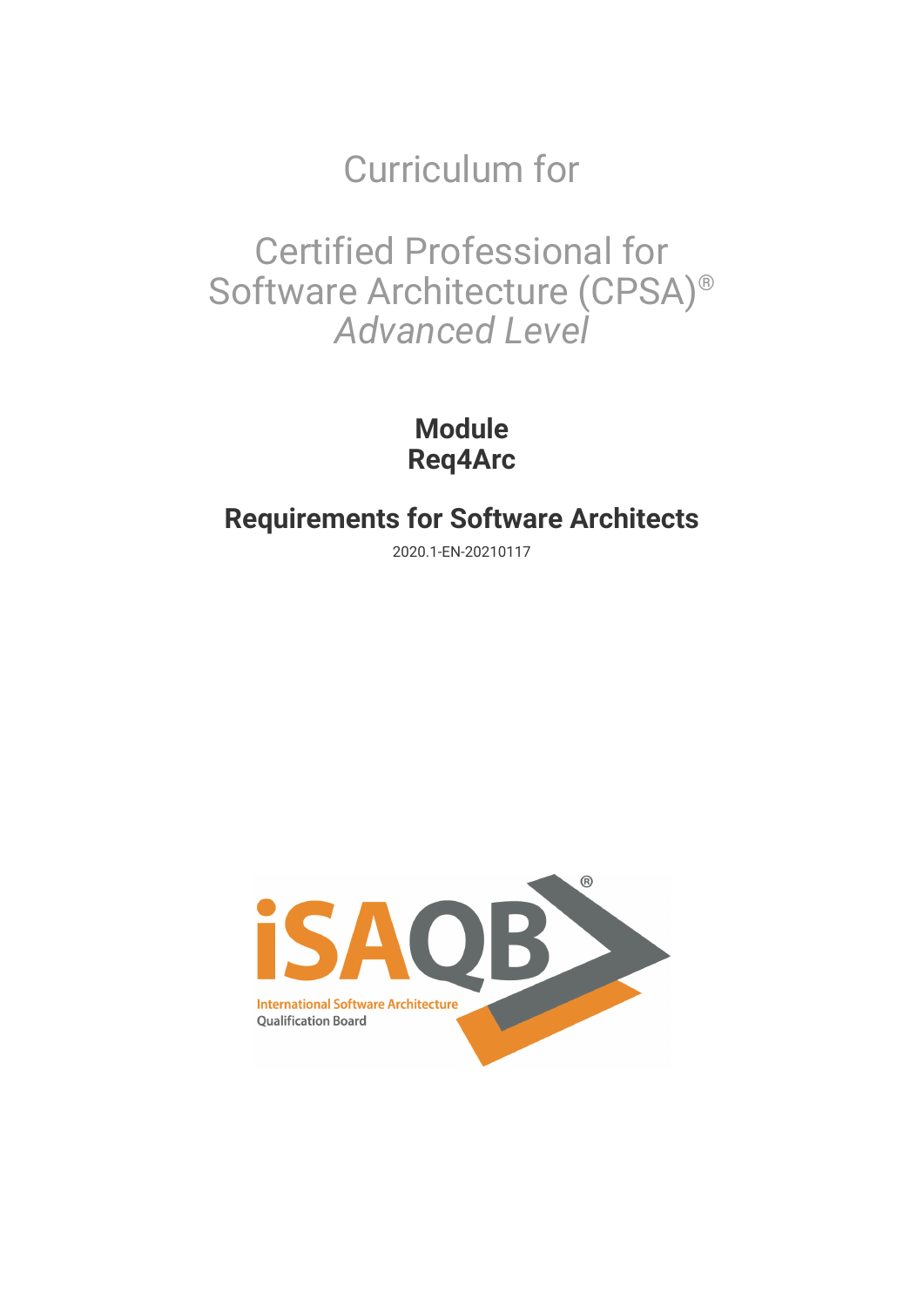

# **Table of Contents**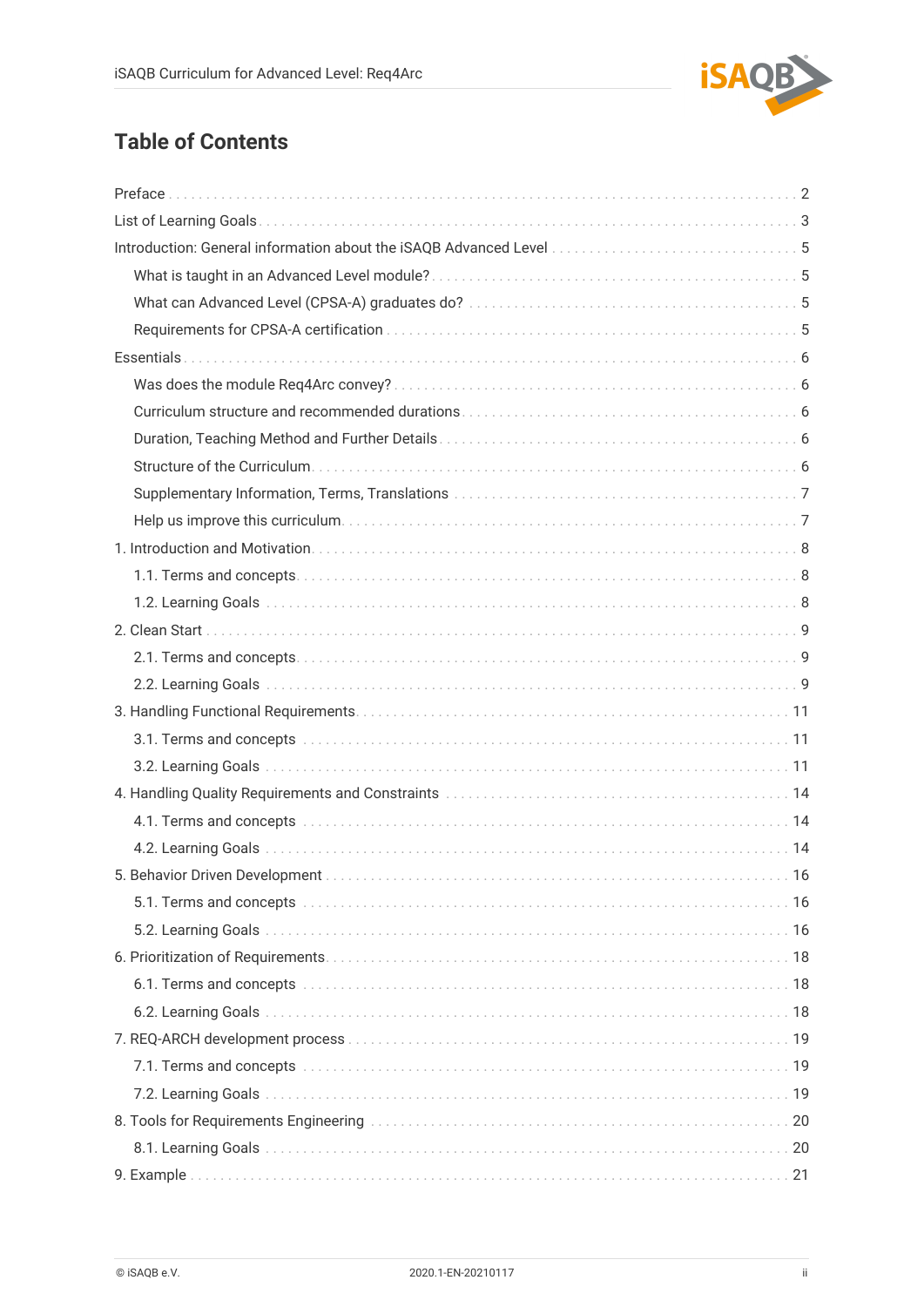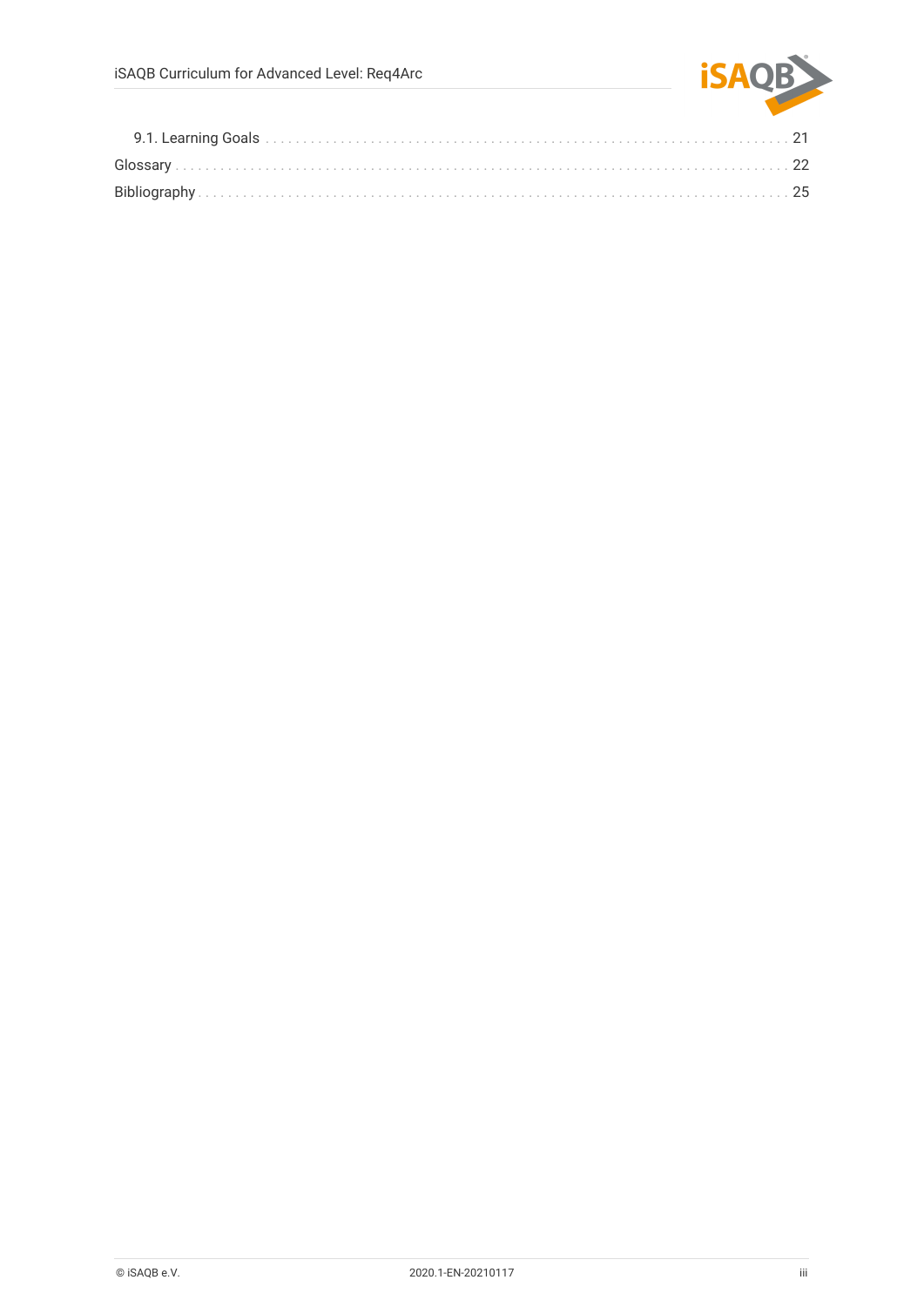

### **© (Copyright), International Software Architecture Qualification Board e. V. (iSAQB® e. V.) 2021**

The curriculum may only be used subject to the following conditions:

- 1. You wish to obtain the CPSA Certified Professional for Software Architecture Advanced Level® certificate. For the purpose of obtaining the certificate, it shall be permitted to use these text documents and/or curricula by creating working copies for your own computer. If any other use of documents and/or curricula is intended, for instance for their dissemination to third parties, for advertising etc., please write to [info@isaqb.org](mailto:info@isaqb.org) to enquire whether this is permitted. A separate license agreement would then have to be entered into.
- 2. If you are a trainer or training provider, it shall be possible for you to use the documents and/or curricula once you have obtained a usage license. Please address any enquiries to [info@isaqb.org.](mailto:info@isaqb.org) License agreements with comprehensive provisions for all aspects exist.
- 3. If you fall neither into category 1 nor category 2, but would like to use these documents and/or curricula nonetheless, please also contact the iSAQB e. V. by writing to [info@isaqb.org](mailto:info@isaqb.org). You will then be informed about the possibility of acquiring relevant licenses through existing license agreements, allowing you to obtain your desired usage authorizations.

#### **Important Notice**

**We stress that, as a matter of principle, this curriculum is protected by copyright. The International Software Architecture Qualification Board e. V. (iSAQB® e. V.) has exclusive entitlement to these copyrights.**

The abbreviation "e. V." is part of the iSAQB's official name and stands for "eingetragener Verein" (registered association), which describes its status as a legal entity according to German law. For the purpose of simplicity, iSAQB e. V. shall hereafter be referred to as iSAQB without the use of said abbreviation.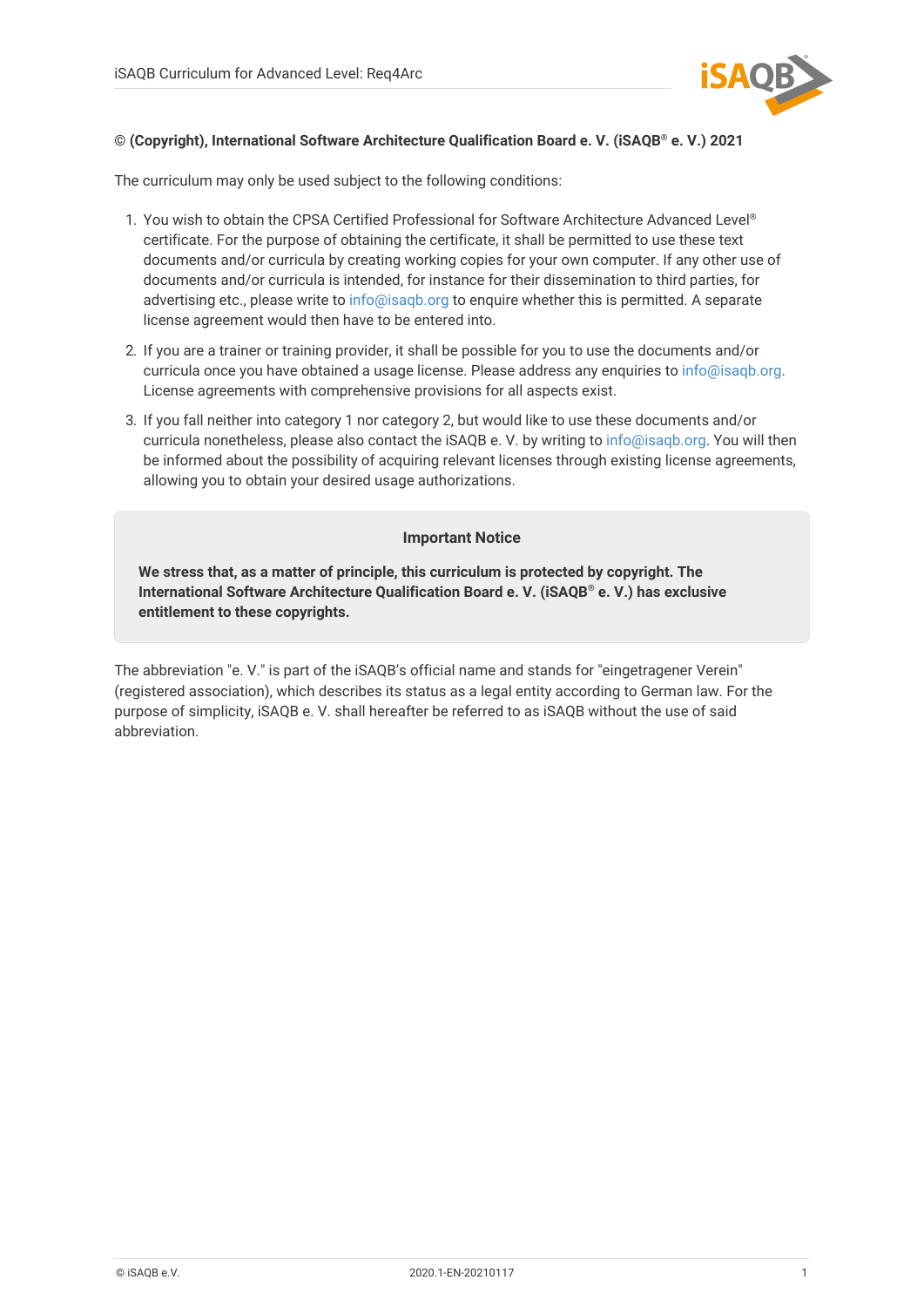

# <span id="page-4-0"></span>**Preface**

IREB, the International Requirements Engineering Board, has been committed to educating professionals in requirements engineering for more than fourteen years. Up to 2020, more than fifty thousand people have acquired the CPRE FL certificate (Certified Professional for Requirements Engineering – Foundation Level).

As there are more than five million people working in IT worldwide, it is not surprising that there are still many development teams who neither have sufficient requirements engineering skills themselves, nor have access to specialists trained in requirements engineering – although they have to deal with requirements issues when developing and deploying software products.

This shortcoming is a good motivation for this iSAQB® Advanced Level module REQ4ARC. IREB welcomes this great module as it supports IREB's mission to establish requirements engineering everywhere in IT. This module helps software architects and development teams to enter the world of professional requirements engineering. They will acquire a basic knowledge in requirements elicitation and management that will help in developing the right products with less guessing and less rework. Furthermore an awareness will be raised within development teams to ask for the right input before making critical architectural and design decisions.

We wish you success with this module and with your first steps in requirements engineering!

January 2020 Martin Glinz

Kim Lauenroth

Chairman of the IREB Council

Chairman the Executive Board of IREB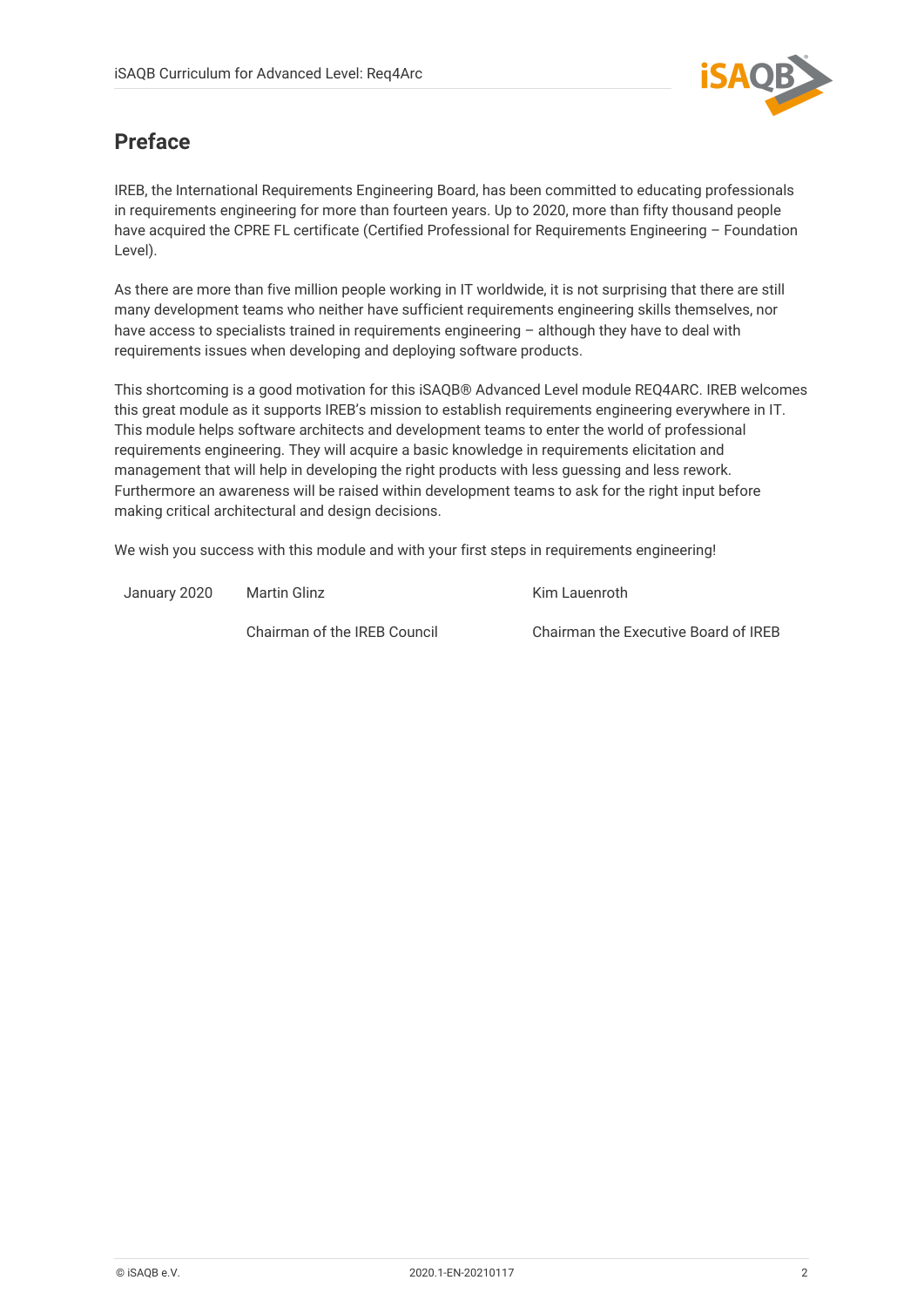

# <span id="page-5-0"></span>**List of Learning Goals**

- [LG 1-1: Understanding the need for requirements as basis for decision making](#page-10-3)
- [LG 1-2: Understanding responsibilities, roles and key activities](#page-10-4)
- [LG 1-3: Understanding the incremental nature of requirements elicitation \("Just in Time"\)](#page-10-5)
- [LG 2-1: Understanding the need for some \(limited\) upfront activities](#page-11-3)
- [LG 2-2: Understanding the need for \(high level\) vision and business goals](#page-11-4)
- [LG 2-3: Different options and notations for expressing visions and business goals](#page-11-5)
- [LG 2-4: The importance of different stakeholders and their influence on the product or system](#page-11-6)
- [LG 2-5: Different needs and values of different stakeholders \("value propositions"\)](#page-12-0)
- [LG 2-6: Scoping and delimiting the context of the system](#page-12-1)
- [LG 3-1: Understanding the difference between functional and other requirements](#page-13-3)
- [LG 3-2: Hierarchies of functional requirements](#page-13-4)
- [LG 3-3: Criteria for splitting coarse-grained functional requirements](#page-13-5)
- [LG 3-4:Decomposing or grouping requirements into value-adding processes](#page-13-6)
- [LG 3-5: Documenting value-adding processes](#page-14-0)
- [LG 3-6: Refining functional requirements](#page-14-1)
- [LG 3-7: Documenting functional requirements](#page-14-2)
- [LG 3-8: Knowing when to stop refining functional requirements](#page-14-3)
- [LG 3-9: Acceptance criteria for functional requirements](#page-14-4)
- [LG 3-10: Understanding specification-by-examples](#page-14-5)
- [LG 3-11: Know methods for elicitation of functional requirements](#page-15-0)
- [LG 4-1: Understanding the difference between quality and other requirements](#page-16-3)
- [LG 4-2: Understanding categories of qualities and constraints](#page-16-4)
- [LG 4-3: Eliciting and specifying quality requirements](#page-16-5)
- [LG 4-4: Refining quality requirements](#page-16-6)
- [LG 4-5: Specifying acceptance criteria for quality requirements](#page-17-0)
- [LG 4-6: Prioritizing quality requirements](#page-17-1)
- [LG 4-7: Pragmatic alternatives to detailed acceptance criteria](#page-17-2)
- [LG 5-1: Knowing about the applicability and application domains for Behavior-Driven Development](#page-18-3) [\(BDD\)](#page-18-3)
- [LG 5-2: Understanding principles of Behaviour-Driven Development \(BDD\)](#page-18-4)
- [LG 5-3: Knowing Gherkin and Cucumber as examples for BDD](#page-18-5)
- [LG 6-1: Understanding different kinds of business value](#page-20-3)
- [LG 6-2: Ordering requirements by business value](#page-20-4)
- [LG 6-3: Estimating requirements](#page-20-5)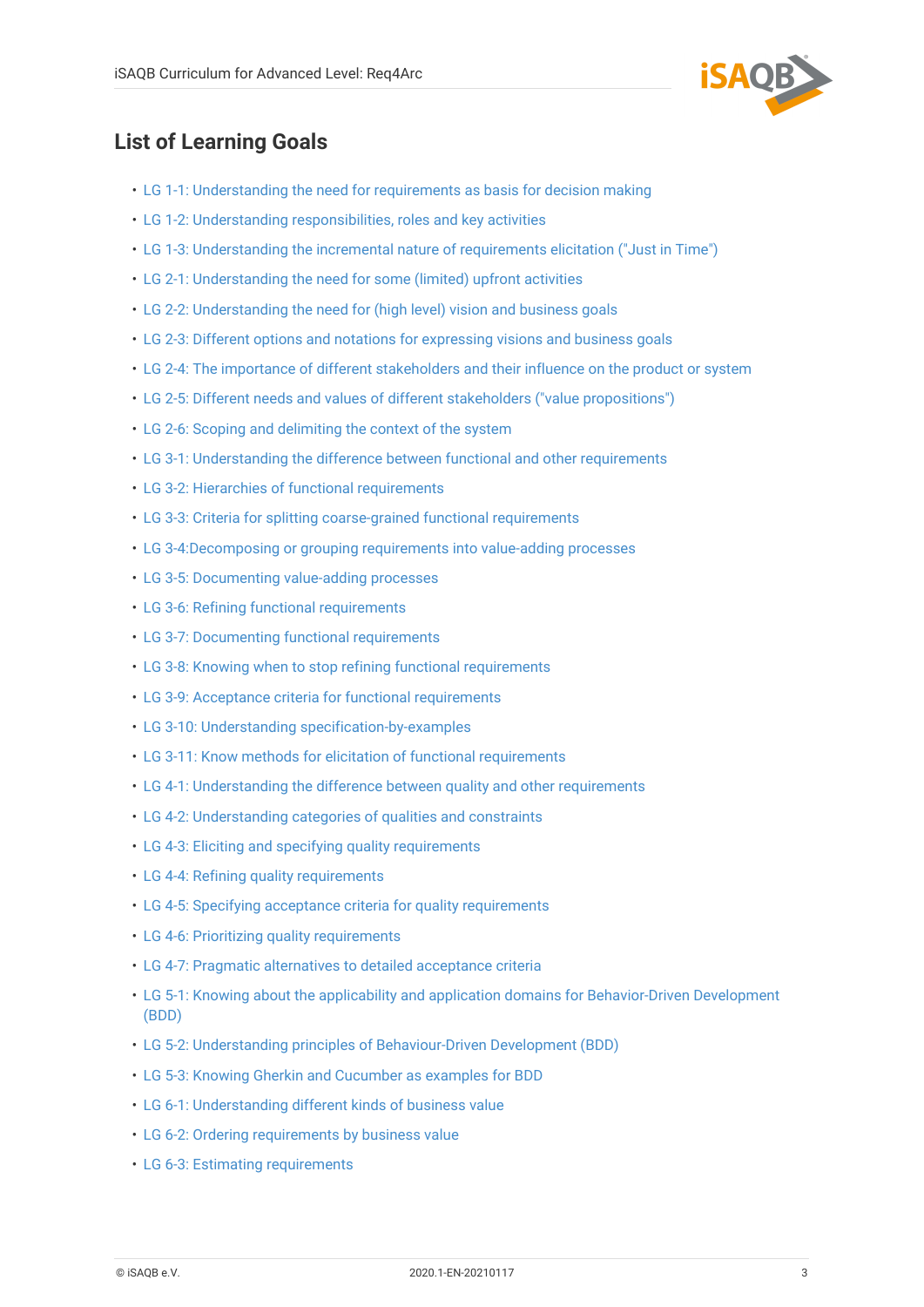

- [LG 7-1: Understand the cooperation between architects and other roles concerning requirements](#page-21-3)
- [LG 7-2: Know cooperative approaches to product development](#page-21-4)
- [LG 7-3: Understand requirements documentation](#page-21-5)
- [LG 7-4: Understand traceability from requirements to other artifacts](#page-21-6)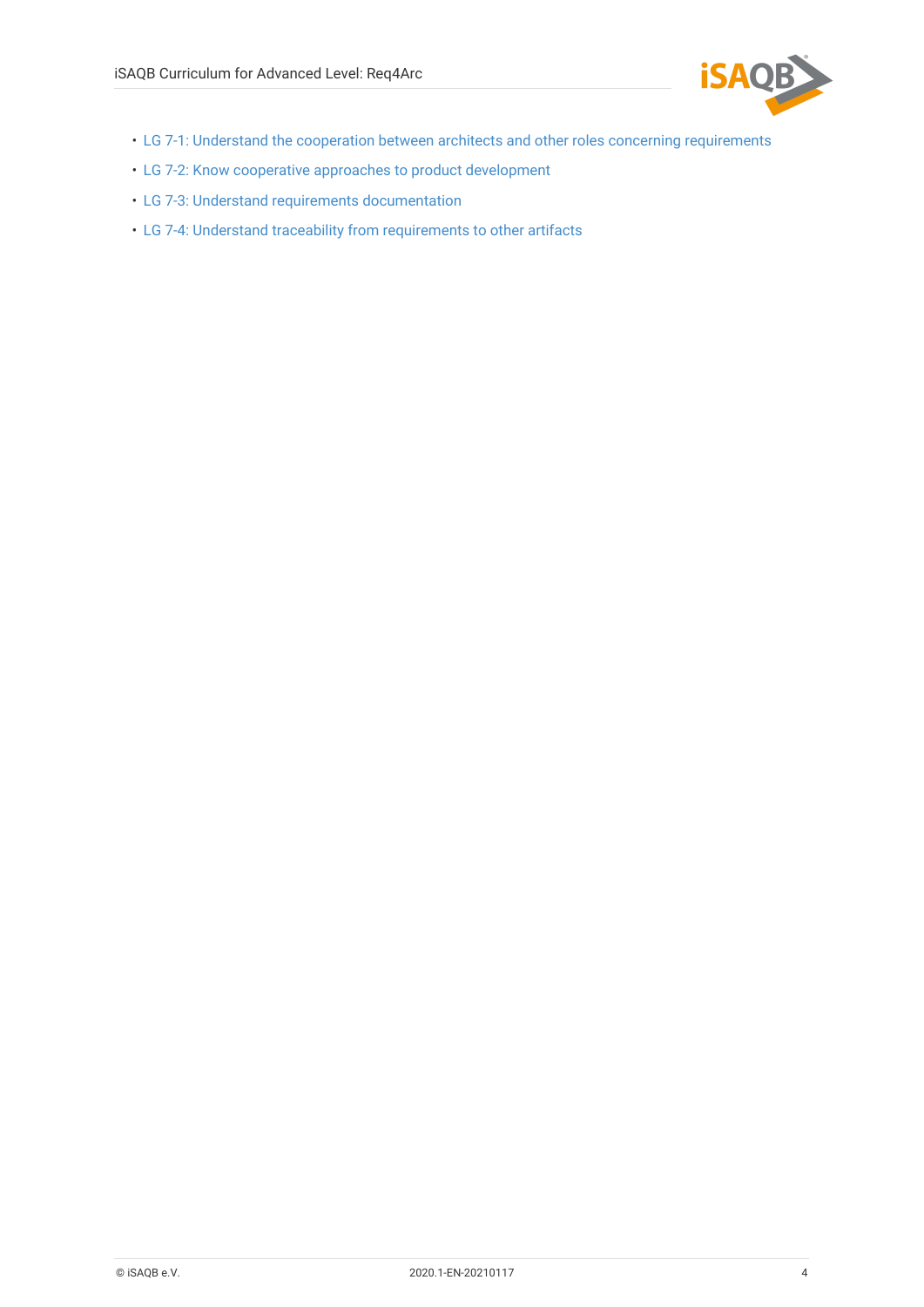

# <span id="page-7-0"></span>**Introduction: General information about the iSAQB Advanced Level**

# <span id="page-7-1"></span>**What is taught in an Advanced Level module?**

- The iSAQB Advanced Level offers modular training in three areas of competence with flexibly designable training paths. It takes individual inclinations and priorities into account.
- The certification is done as an assignment. The assessment and oral exam is conducted by experts appointed by the iSAQB.

# <span id="page-7-2"></span>**What can Advanced Level (CPSA-A) graduates do?**

CPSA-A graduates can:

- Independently and methodically design medium to large IT systems
- In IT systems of medium to high criticality, assume technical and content-related responsibility
- Conceptualize, design, and document actions to achieve quality requirements and support development teams in the implementation of these actions
- Control and execute architecture-relevant communication in medium to large development teams

# <span id="page-7-3"></span>**Requirements for CPSA-A certification**

- Successful training and certification as a Certified Professional for Software Architecture, Foundation Level® (CPSA-F)
- At least three years of full-time professional experience in the IT sector; collaboration on the design and development of at least two different IT systems
	- Exceptions are allowed on application (e.g., collaboration on open source projects)
- Training and further education within the scope of iSAQB Advanced Level training courses with a minimum of 70 credit points from at least three different areas of competence
	- existing certifications (for example: Sun/Oracle Java architect, Microsoft CSA) can be credited upon application
- Successful completion of the CPSA-A certification exam

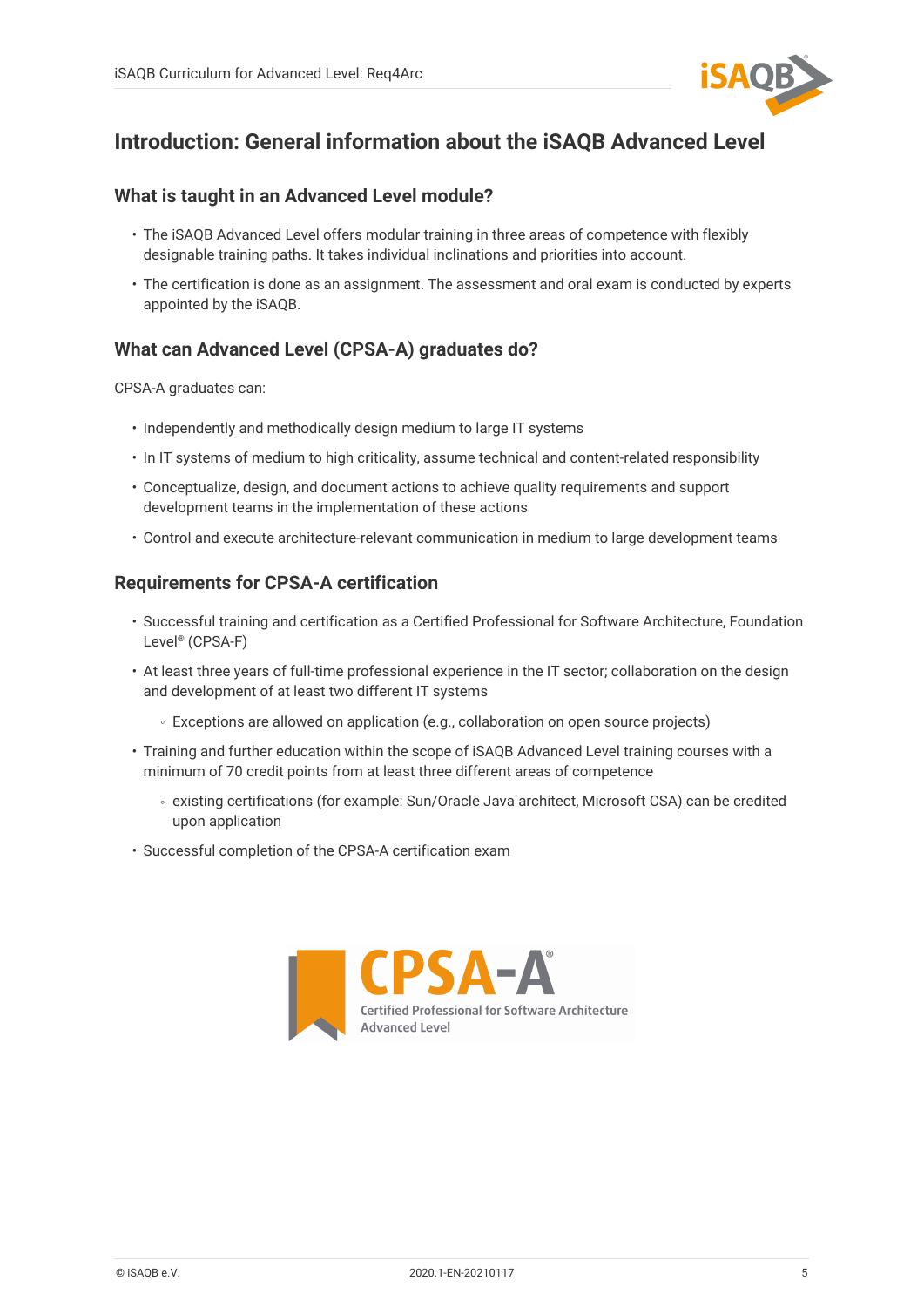

# <span id="page-8-0"></span>**Essentials**

# <span id="page-8-1"></span>**Was does the module Req4Arc convey?**

Architects and development teams often get only mediocre requirements as input for their work. The goal of this module is to equip architects with enough requirements know-how, so that they can take educated architecture decisions, based on the real needs of stakeholders. They should either know how to elicit requirements (in agile and iterative approaches) or - at least - to know what to ask from others in their environment.

# <span id="page-8-2"></span>**Curriculum structure and recommended durations**

| <b>Content</b>                                   | <b>Teaching</b><br>(minutes) | <b>Exercises</b><br>(minutes) |
|--------------------------------------------------|------------------------------|-------------------------------|
| 1. Introduction and Motivation                   | 45                           | $\Omega$                      |
| 2. Clean Start                                   | 90                           | 90                            |
| 3. Handling Functional Requirements              | 180                          | 120                           |
| 4. Handling Quality Requirements and Constraints | 120                          | 90                            |
| 5. Behavior-Driven Development                   | 60                           | O                             |
| 6. Prioritization and Estimation of Requirements | 45                           | 30                            |
| 7. Cooperation between Roles                     | 75                           | $\Omega$                      |
| 8. Tools for Requirements Engineering            | 60                           | $\Omega$                      |
| 9. Example                                       | 75                           | $\Omega$                      |
| Sum:                                             | 750                          | 330                           |
| Total:                                           |                              | 1080 min (18h)                |

# <span id="page-8-3"></span>**Duration, Teaching Method and Further Details**

The times stated below are recommendations. The duration of a training course on the Req4Arc module should be at least 3 days, but may be longer. Providers may differ in terms of duration, teaching method, type and structure of the exercises and the detailed course structure. In particular, the curriculum provides no specifications on the nature of the examples and exercises.

Licensed training courses for the Req4Arc module contribute the following credit points towards admission to the final Advanced Level certification exam:

| Methodical Competence:    | 20 Points |
|---------------------------|-----------|
| Technical Competence:     | 0 Points  |
| Communicative Competence: | 10 Points |

# <span id="page-8-4"></span>**Structure of the Curriculum**

The individual sections of the curriculum are described according to the following structure:

• **Terms/principles**: Essential core terms of this topic.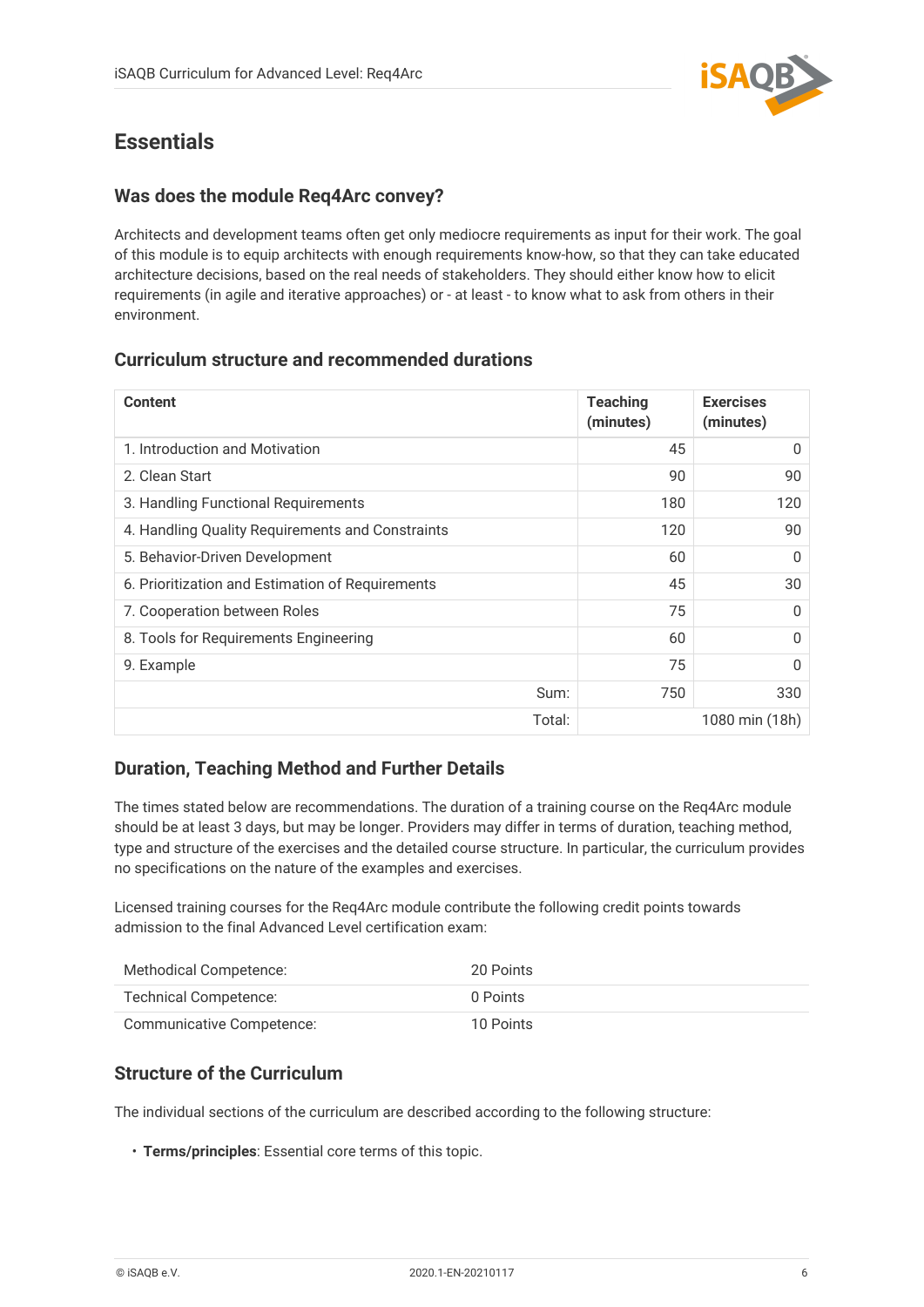

- **Teaching/practice time**: Defines the minimum amount of teaching and practice time that must be spent on this topic or its practice in an accredited training course.
- **Learning goals**: Describes the content to be conveyed including its core terms and principles.

This section therefore also outlines the skills to be acquired in corresponding training courses.

# <span id="page-9-0"></span>**Supplementary Information, Terms, Translations**

To the extent necessary for understanding the curriculum, we have added definitions of technical terms to the [iSAQB glossary](https://github.com/isaqb-org/glossary) and complemented them by references to (translated) literature.

# <span id="page-9-1"></span>**Help us improve this curriculum**

You find the most recent version of this document online ([https://isaqb-org.github.io/curriculum-req4arc/\)](https://isaqb-org.github.io/curriculum-req4arc/), where you are encouraged to provide feedback.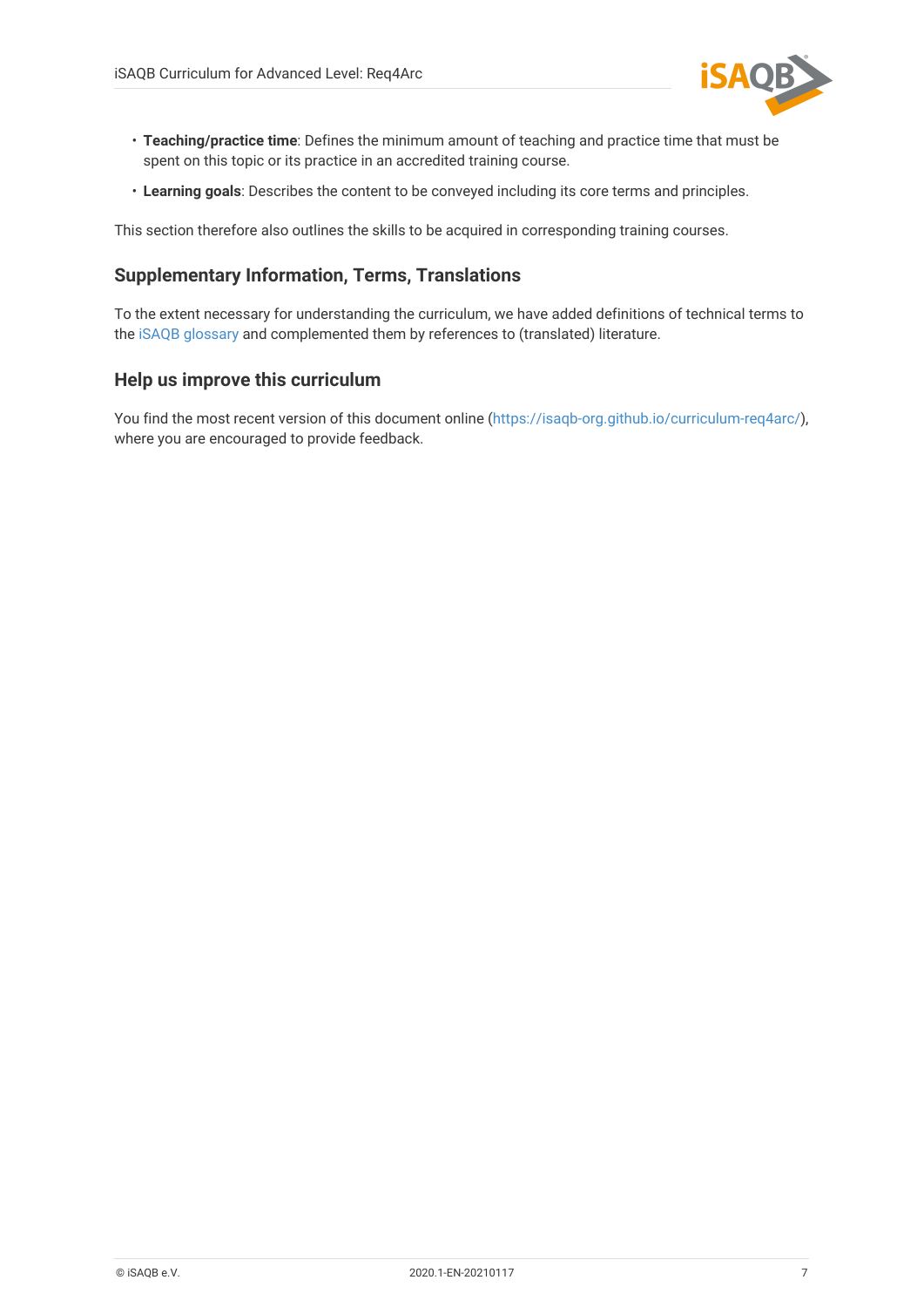

# <span id="page-10-0"></span>**1. Introduction and Motivation**

This topic introduces the need for sufficient requirements as a basis for making architectural decisions. Architects should be aware that they can either ask persons responsible for requirements engineering to deliver this input or they have to elicit and understand the requirements themselves.

However, there is not need for *complete* requirements, only for the subset necessary to make architectural decisions (called architecturally significant requirements). The rest can be elicited in an iterative and incremental manner, to be available *just in time* for decision making.

| Teaching: 45 min<br>$1$ cubining. | Exercises: 0 min |
|-----------------------------------|------------------|
|-----------------------------------|------------------|

# <span id="page-10-1"></span>**1.1. Terms and concepts**

Architecturally significant requirements (ASR), Agile Requirements Engineering

# <span id="page-10-2"></span>**1.2. Learning Goals**

### <span id="page-10-3"></span>**LG 1-1: Understanding the need for requirements as basis for decision making**

- Know the need for good requirements, especially quality requirements seen from the perspective of software architecture
- Know the key tasks for software architects which include clarifying requirements and constraints
- Understand that architects do not need complete requirements up-front, but should focus on architecturally significant requirement

#### <span id="page-10-4"></span>**LG 1-2: Understanding responsibilities, roles and key activities**

- Know that there are different job titles for persons responsible for requirements (Business Analysts, Requirements Engineers, Product Owner)
- Understand their relationship to architects and development teams.
- Know key tasks in requirements engineering, including elicitation, documentation, checking and maintenance

#### <span id="page-10-5"></span>**LG 1-3: Understanding the incremental nature of requirements elicitation ("Just in Time")**

- Understand that requirements and architecture can (and should) be developed iteratively
- Understand that architects do not need "complete" requirements, but always just enough requirements to make design decisions for the next iterations
- Understand that requirements can be elicitated iteratively and incrementally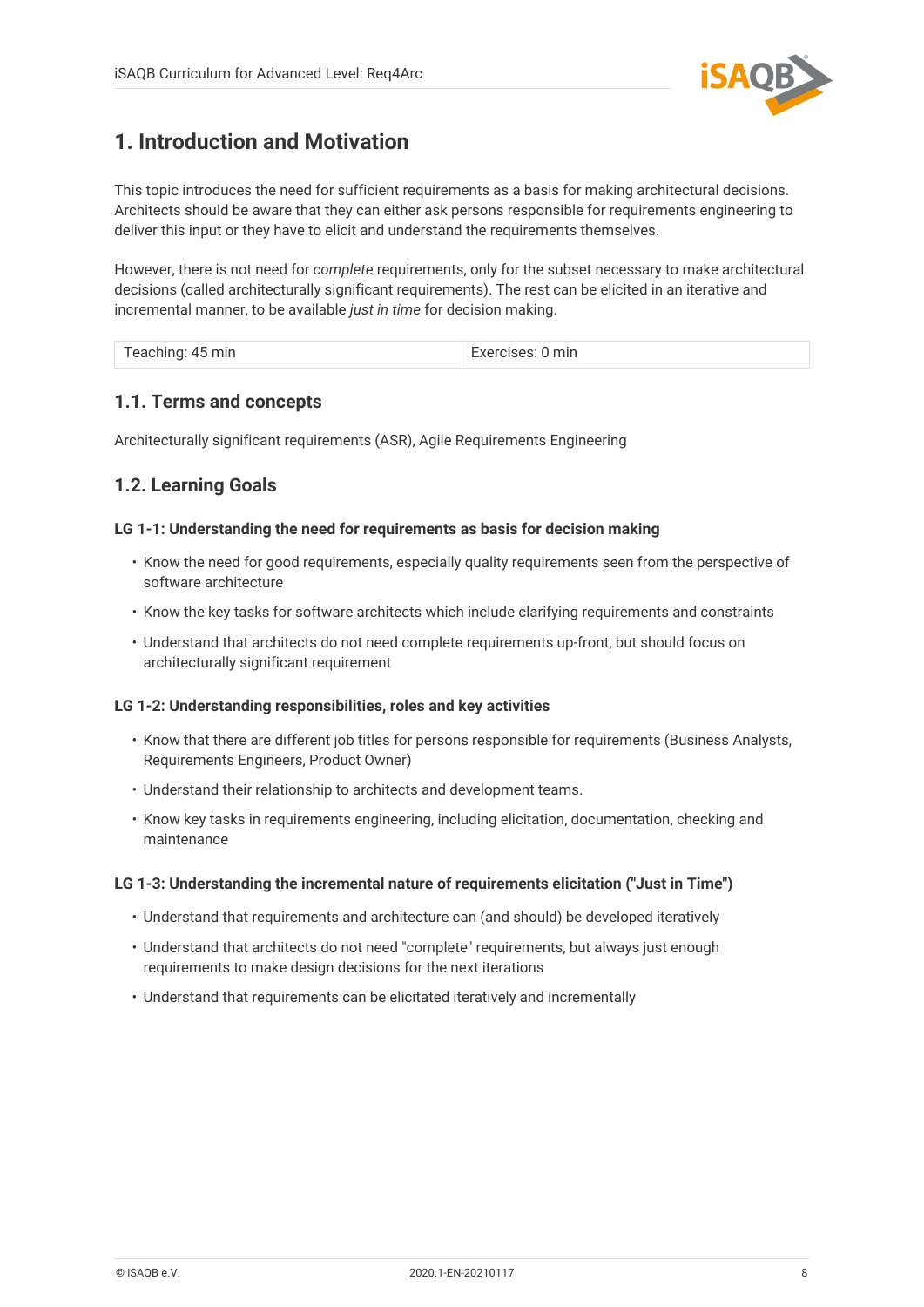

# <span id="page-11-0"></span>**2. Clean Start**

| Teaching: 90 min | Exercises: 90 min |
|------------------|-------------------|
|                  |                   |

Although requirements engineering today should be performed in an iterative, incremental way there is a need for some up-front activities to guide detailed requirements elicitation and key architectural decision making. They are called a "clean start" for a project or product development. These mainly include:

- Defining vision and goals
- Identifying stakeholders
- Setting the scope
- Applying a "breadth before depth" approach to allow for early prioritization and planning.

# <span id="page-11-1"></span>**2.1. Terms and concepts**

Vision, Business Goals, Stakeholders, Scope, Context, SMART, PAM

# <span id="page-11-2"></span>**2.2. Learning Goals**

## <span id="page-11-3"></span>**LG 2-1: Understanding the need for some (limited) upfront activities**

- Understand that even with iterative development some upfront activities are necessary.
- Know that explicit knowledge of visions, goals and relevant stakeholders are required so that the development team can take informed decisions about the systems' architecture.
- Understand that an agreement about scope and context is required, especially about the interfaces between scope and context (i.e. the external interfaces of the product).

## <span id="page-11-4"></span>**LG 2-2: Understanding the need for (high level) vision and business goals**

- Understand that visions or business goals are your highest level requirements, i.e. those requirements that are (hopefully) not changed during a project
- Understand that visions and goals should be quantified and made measurable to be able to check success in terms of business value.

#### <span id="page-11-5"></span>**LG 2-3: Different options and notations for expressing visions and business goals**

- Know various ways to define vision and goals (explicit goal statements, value propositions for different stakeholders, vision box, "news from the future")
- Know mnemonics for vision or business goal statements (SMART, PAM)

## <span id="page-11-6"></span>**LG 2-4: The importance of different stakeholders and their influence on the product or system**

- Know that stakeholders are the most important sources of requirements.
- Understand that missing stakeholders may mean missing requirements.
- Understand that architects should be aware that stakeholders need to be addressed in specific, adequate ways.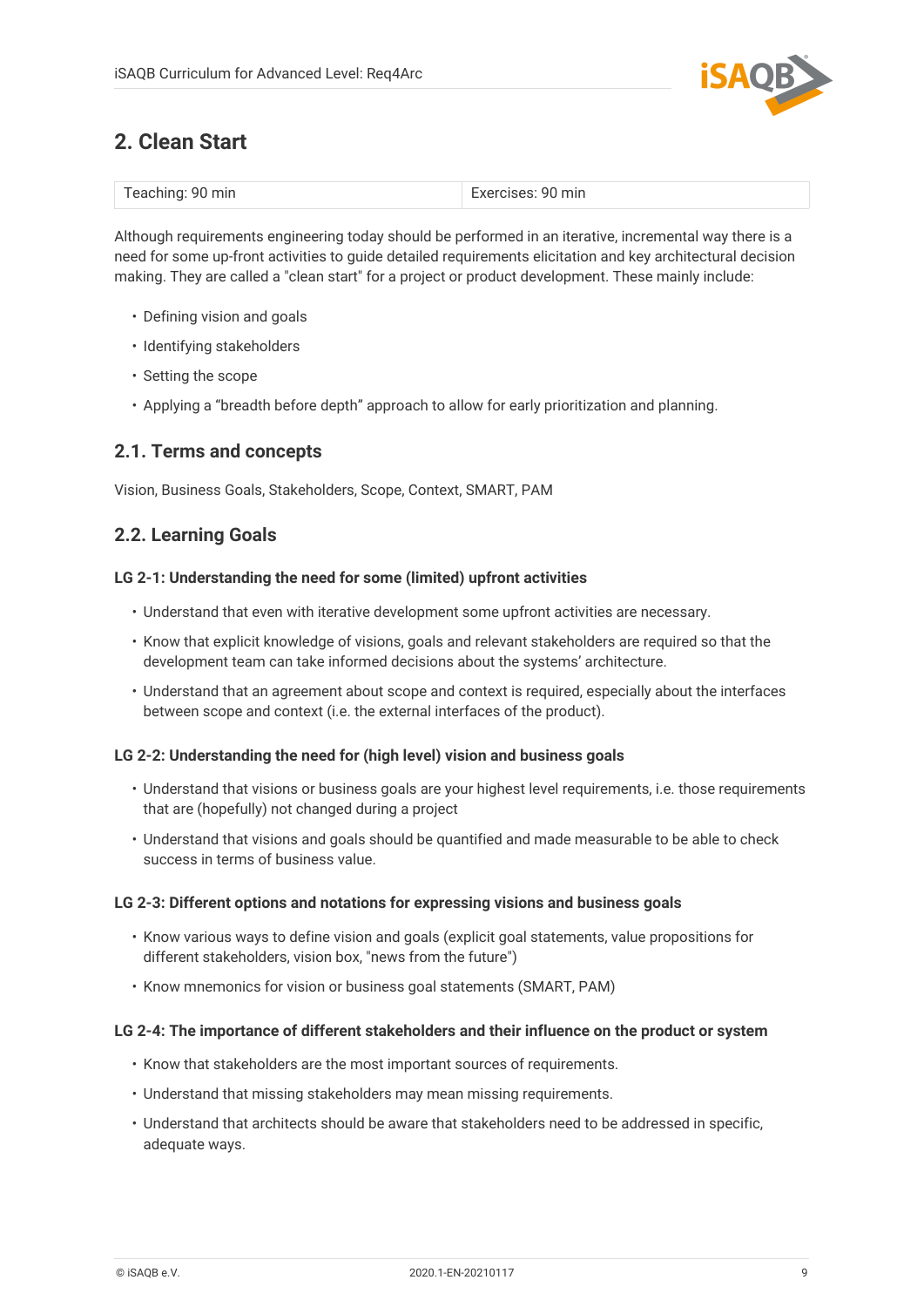

### <span id="page-12-0"></span>**LG 2-5: Different needs and values of different stakeholders ("value propositions")**

- Understand that different stakeholders will have different needs and may differ in their opinions what is valuable in a product
- Know that a prioritized stakeholder list helps to prioritize requirements by business value
- Know that architects have to handle goal conflicts between stakeholder's needs

### <span id="page-12-1"></span>**LG 2-6: Scoping and delimiting the context of the system**

- Distinguish between business and product scope
- Know about the importance of external interfaces
- Distinguish between various levels of externality (external to the system, external to the business unit, external to the enterprise)
- Know different options and notations for expressing scope and context, i.e. context diagrams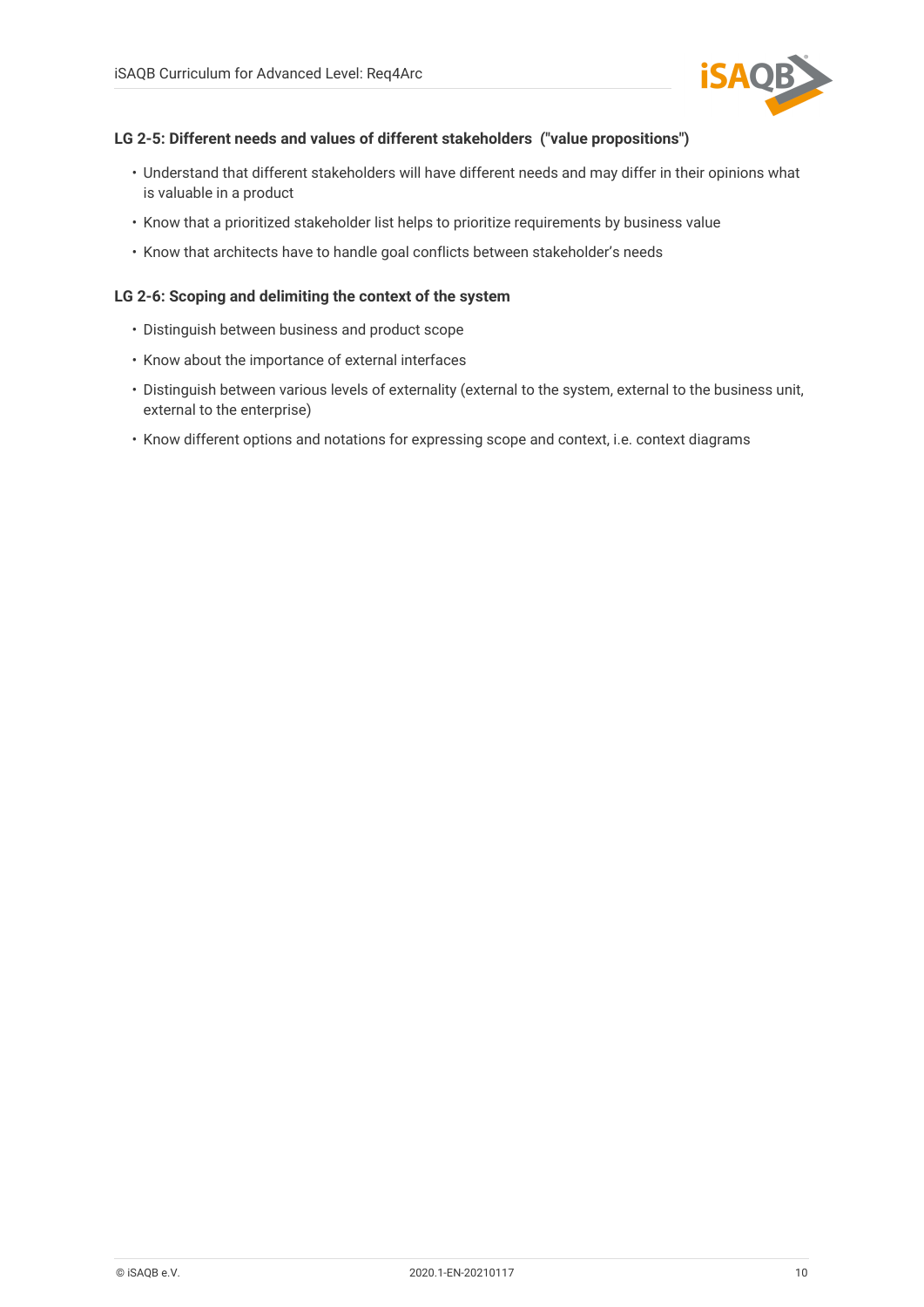

# <span id="page-13-0"></span>**3. Handling Functional Requirements**

| Teaching: 180 min | Exercises: 120 min |
|-------------------|--------------------|
|-------------------|--------------------|

Stakeholders usually phrase their functional requirements on different levels of abstraction. Architects need to know how to handle these different granularities of requirements, how to relate coarser requirements to finer ones, how to split coarse requirements or group finer requirements to keep an overview.

This topic introduces criteria for spitting or grouping functional requirements in the large and in the small. Architects will understand when requirements are precise enough to be taken on by the development team.

Over the last decades many notations have been developed to express functional requirements. They range from textual representations to various graphical notations, but also include prototypes, mockups and specific examples in terms of scenarios. Strengths and weaknesses, as well as advantages and disadvantages will be discussed.

# <span id="page-13-1"></span>**3.1. Terms and concepts**

Functional Requirements, Uses Case, Epic, Feature, Story, Scenario, Acceptance Criteria, Definition of Ready (DoR), INVEST, CCC-Rule

# <span id="page-13-2"></span>**3.2. Learning Goals**

## <span id="page-13-3"></span>**LG 3-1: Understanding the difference between functional and other requirements**

- Know the definition of functional requirements
- Distinguish functional requirements from quality requirements and constraints

## <span id="page-13-4"></span>**LG 3-2: Hierarchies of functional requirements**

- Understand that (functional) requirements can be expressed on different levels of granularity, from coarse grained to very fine grained
- Understand that architects at least need an overview of coarse grained functional requirements for planning and estimating
- Know that not every functional requirement has to be detailed immediately

## <span id="page-13-5"></span>**LG 3-3: Criteria for splitting coarse-grained functional requirements**

Understand that many different criteria can be applied to decompose a system into smaller chunks, i.e. functional or feature-oriented decomposition, organizational decomposition, geographical decomposition, object-oriented decomposition, process-oriented decomposition or hardware-oriented decomposition.

## <span id="page-13-6"></span>**LG 3-4:Decomposing or grouping requirements into value-adding processes**

• Know that a process-oriented decomposition (business processes, use cases, stories, event process chains, …) are a proven approach to allow for early implementation of some of them and postpone others), thus creating early business value.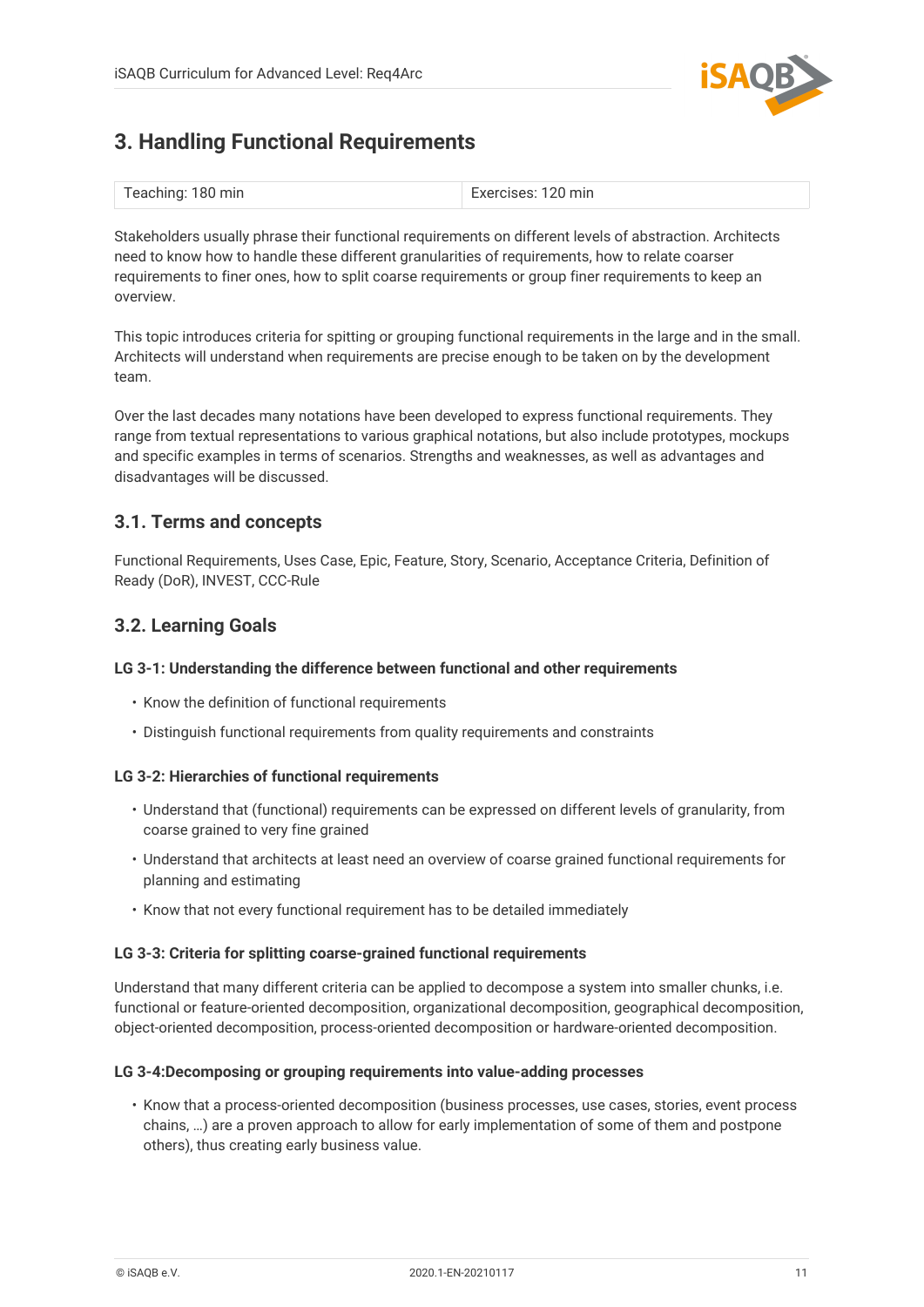

• Understand the first part of "INVEST" [\[Wake2003\]:](#page-28-0) functional requirements should be "independent", "negotiable" and "valuable".

### <span id="page-14-0"></span>**LG 3-5: Documenting value-adding processes**

- Know different notations to capture value-adding processes
- Know how to write good stories (i.e. [\[Adzic-2014\]](#page-27-1): As a <role> I want to <functionality> so that <advantage>)
- Know how to capture processes in use case diagrams and use case specifications
- Understand the difference between use cases and user stories

### <span id="page-14-1"></span>**LG 3-6: Refining functional requirements**

- Know criteria for decomposing coarse level functional requirements [\[Lawrence\],](#page-28-1) [\[Jacobson+2011\]](#page-27-2), [\[Hruschka-19\]](#page-27-3)
- Know that in agile requirements engineering that decomposed parts of a larger requirement still should offer business value.

### <span id="page-14-2"></span>**LG 3-7: Documenting functional requirements**

- Understand that detailed functional requirements could be documented in various ways, e.g. in textual form but also in many graphical forms that usually add more precision, less interpretability, but a sometimes harder to create and understand compared to plain language requirements
- Know graphical models like activity diagrams, BPMN, information models, state models and when to use which notation

#### <span id="page-14-3"></span>**LG 3-8: Knowing when to stop refining functional requirements**

- Understand that functional requirements are precise enough as soon as the development team has no more questions about their meaning
- Understand the second part of "INVEST" [\[Wake2003\]:](#page-28-0) "Estimable", "Small enough", "Testable"
- Know the "Definition of Ready" (DoR) and why it is important for the cooperation between stakeholders

#### <span id="page-14-4"></span>**LG 3-9: Acceptance criteria for functional requirements**

- Know that functional requirements should have acceptance criteria, i.e. criteria to determine (after implementation) whether the requirement has been fulfilled
- Understand the "CCC-Rule": card, conversation, confirmation. The acceptance criteria are the basis for confirmation.

#### <span id="page-14-5"></span>**LG 3-10: Understanding specification-by-examples**

- Understand that sometimes a couple of good examples for functional requirements are better than a bad abstraction
- Know that scenarios are examples for functional requirements
- Know various notations to express scenarios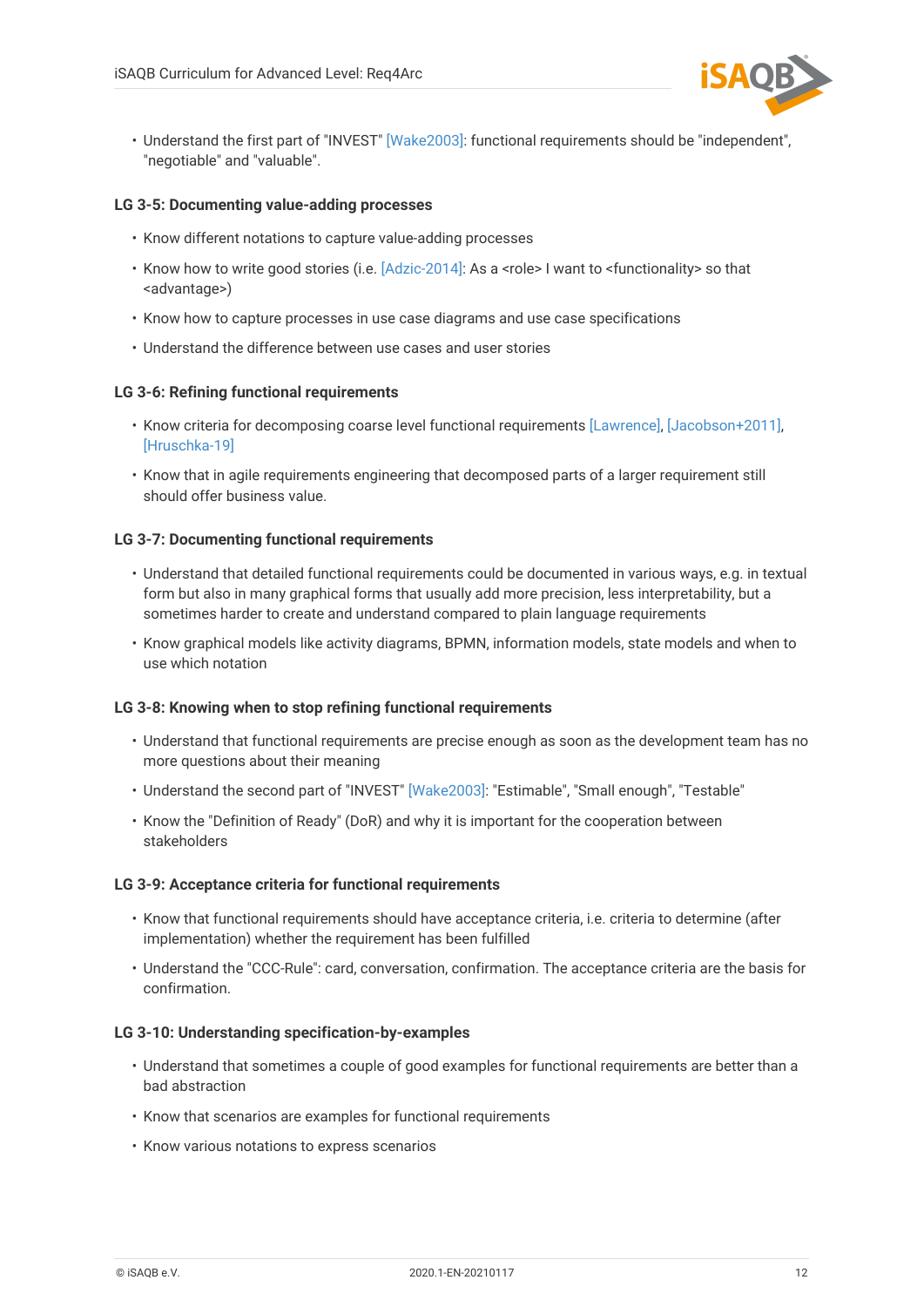

• For more details see [section 5 \(BDD\)](#page-18-0)

### <span id="page-15-0"></span>**LG 3-11: Know methods for elicitation of functional requirements**

- Know that there are many different elicitation techniques that architects should be aware of, e.g. interviews, questionnaires, brainstorming sessions, three amigo sessions, knowledge crunching, event storming and many others
- Know when to pick which elicitation technique to improve communication with stakeholders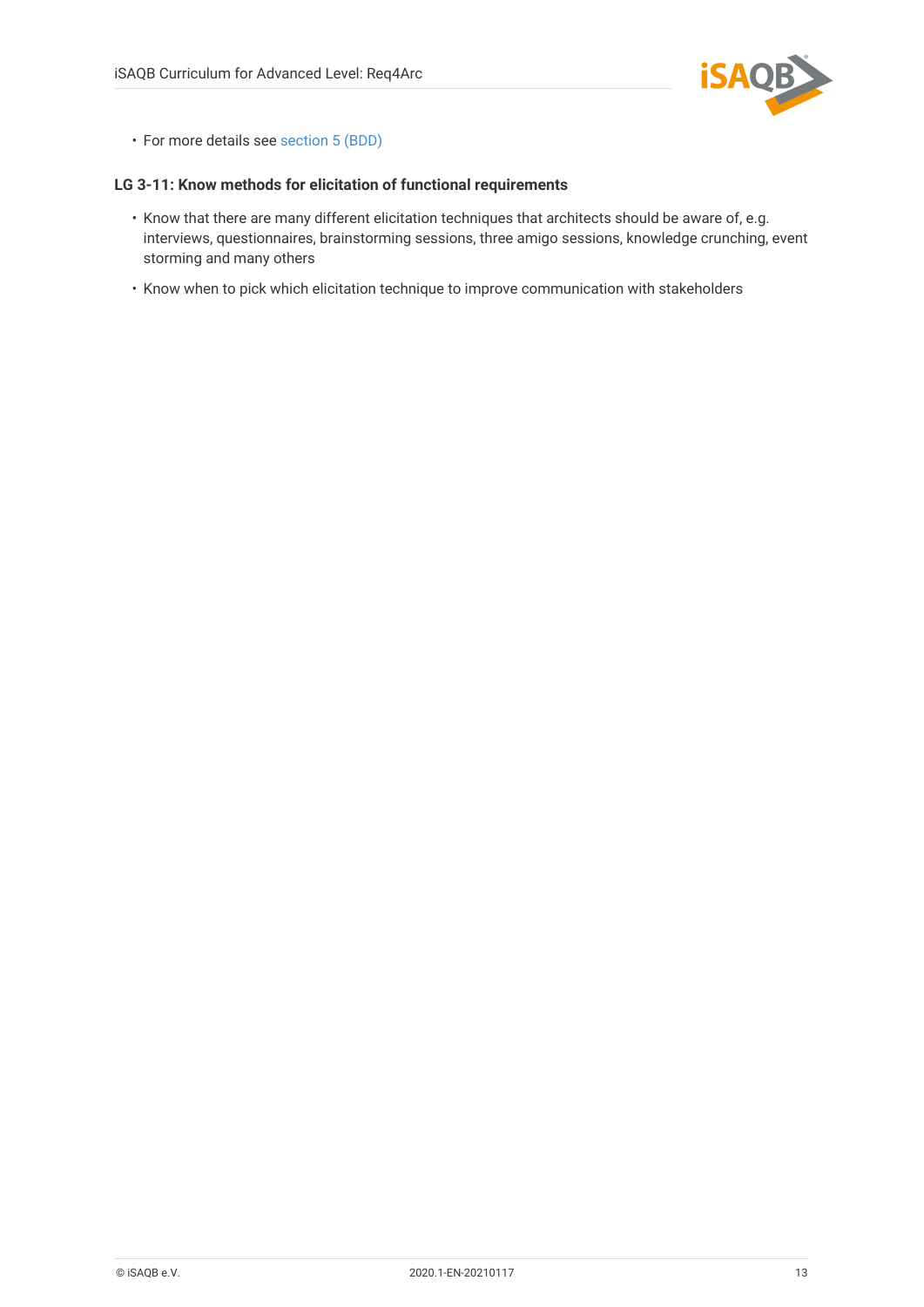

# <span id="page-16-0"></span>**4. Handling Quality Requirements and Constraints**

| Teaching: 120 min | Exercises: 90 min |
|-------------------|-------------------|
|-------------------|-------------------|

This topic deals with the kinds of requirements that are often more important for architects than functional requirements: quality requirements and constraints. These two categories are often called non-functional requirements, although we recommend to avoid this term. Categorization schemata for quality requirements and constraints are discussed, as well as notations to capture them.

Similar to functional requirements qualities and constraints are often very vague at the beginning. Architect learn how to refine them, or how to derive functional requirements from qualities in order to make them more precise. Also quality requirements can be made more precise using scenario-based approaches. Last but not least: also quality requirements have to be made checkable by adding acceptance criteria to them.

# <span id="page-16-1"></span>**4.1. Terms and concepts**

Quality Requirement, Constraint, Non-functional Requirement

# <span id="page-16-2"></span>**4.2. Learning Goals**

### <span id="page-16-3"></span>**LG 4-1: Understanding the difference between quality and other requirements**

- Know a definition of quality requirements and constraints
- Know that there is a very thin borderline between functional requirements and quality requirements, since qualities are sometimes made more precise by transforming them into functions.

## <span id="page-16-4"></span>**LG 4-2: Understanding categories of qualities and constraints**

- Know checklists for quality requirements, quality standards (e.g. ISO 25010, VOLERE, …)
- Know categories of constraints (organizational constraints, technical constraints, …)
- Understand that architects don't need all quality requirements and constraints early in the project, but have to find the most important ones, since they are architecture drivers and will influence very important architectural decision

## <span id="page-16-5"></span>**LG 4-3: Eliciting and specifying quality requirements**

- Knowing how to specify quality scenarios or textual specifications, including motivation ("why?")
- Using checklists and categorization schemes to find the most important candidates of quality requirements
- Know that architects should be aware that different styles of eliciting and specifying qualities can achieve quicker or slower results with different stakeholders. They should know the most efficient ways depending on skills, motivation and time of their stakeholders.

## <span id="page-16-6"></span>**LG 4-4: Refining quality requirements**

- Know that quality requirements often start vague. Architects have various ways of adding precision
	- they could either use subcategories of the categorization schemes (user friendliness = ease of use and ease of learning)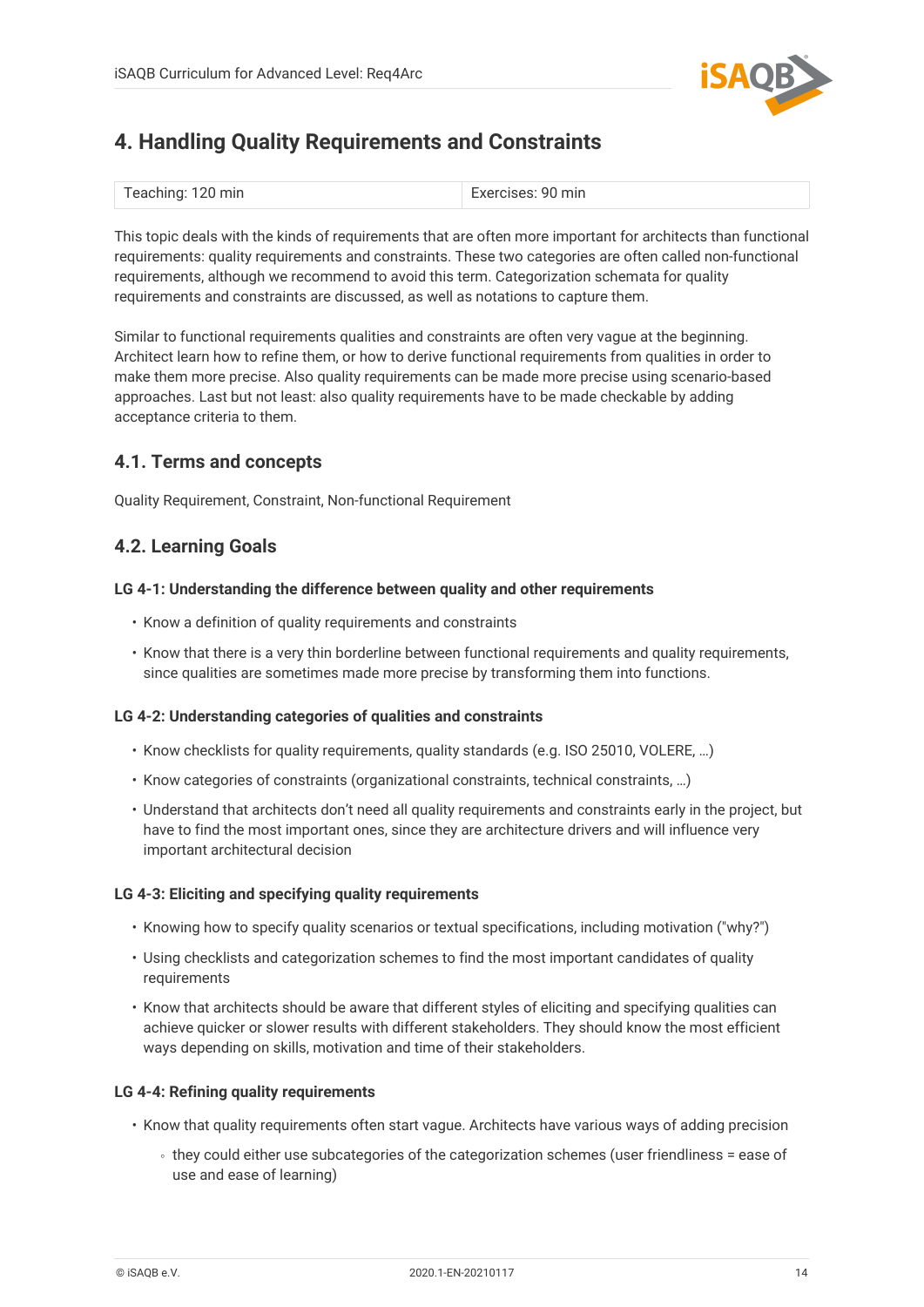

- they could find scenarios to express the intended meaning more precisely, or
- they could suggest functional requirements that fulfil the intend of the quality requirement (i.e. suggest a role concept and the use of passwords to implement a security requirement)
- Know the quality trees [\[ATAM\]](#page-27-4) can be used to refine quality requirements

### <span id="page-17-0"></span>**LG 4-5: Specifying acceptance criteria for quality requirements**

- Know that also quality requirements need acceptance criteria
- Know that acceptance criteria for quality requirements can often be specified by giving tolerances or thresholds, or allowing deviations for certain stakeholders (i.e. person who do not speak English are given 20% more time to achieve a result)

### <span id="page-17-1"></span>**LG 4-6: Prioritizing quality requirements**

- Know that architects should prioritize scenarios for quality requirements in two dimensions: business value and technical challenge
- Know that only requirements with high business value and big technical challenge should be considered early on for architectural decisions

#### <span id="page-17-2"></span>**LG 4-7: Pragmatic alternatives to detailed acceptance criteria**

- Know that for some qualities it is hard to check their fulfilment right after implementation. Another way to check such qualities is statistical observation over time ("see if requirement is met") instead of quantified acceptance criteria.
- Know that for UI-requirements e.g. usage-analytics can be used to check whether they are sufficiently well implemented.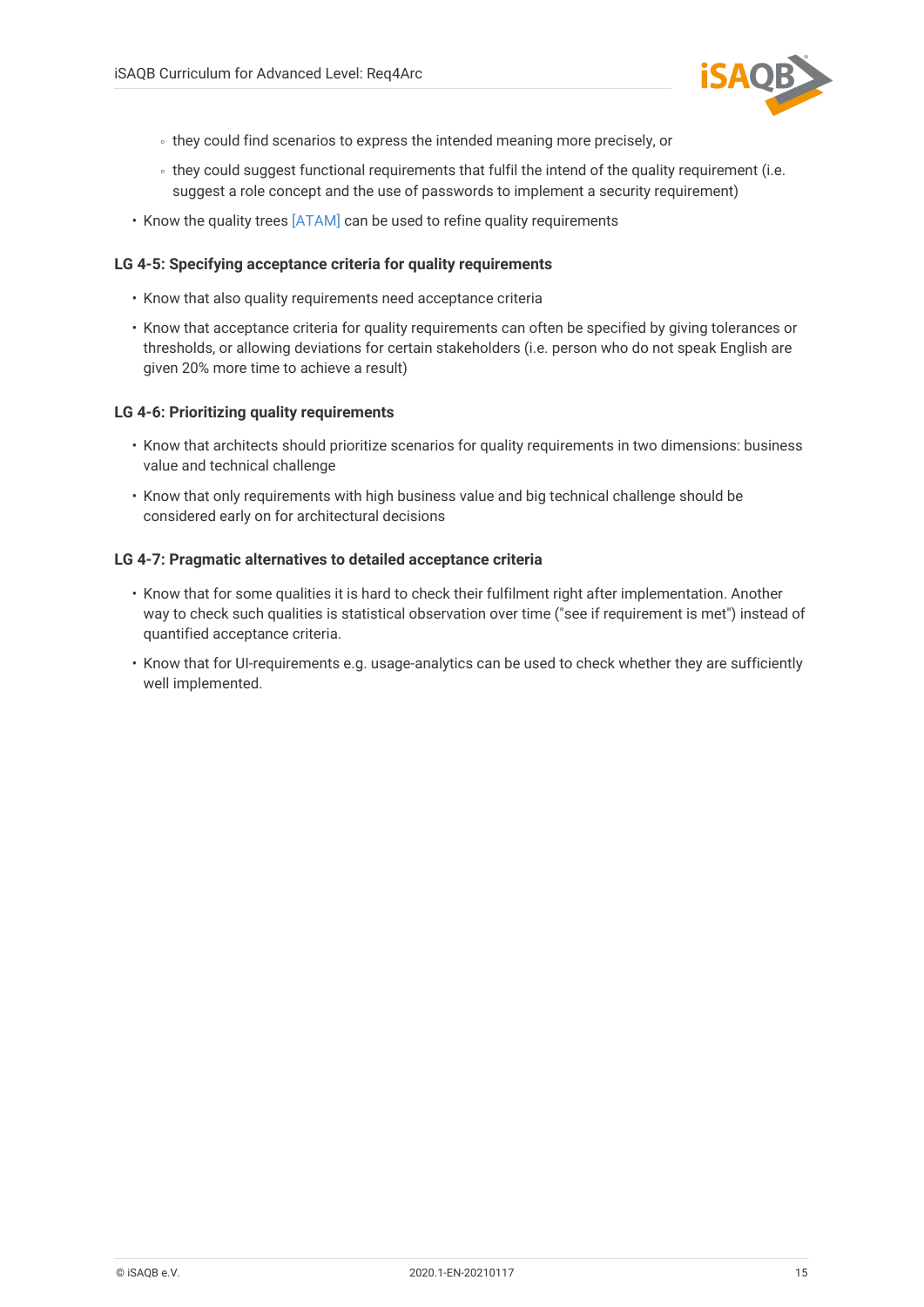

# <span id="page-18-0"></span>**5. Behavior Driven Development**

| Teaching: 60 min | Exercises: none |
|------------------|-----------------|
|------------------|-----------------|

Behavior Driven Development (originally suggested by [\[North\]\)](#page-28-2) aims at closing the gap between specification of requirements and automated testing by advocating close collaboration among developers, QA and non-technical or business participants. With BDD, requirements are formulated in a way that can later be used to run automated tests. Thus, BDD is one example of executable specifications.

Therefore, Behaviour Driven Development (or BDD) is a collaborative requirements discovery practice that uses conversations around concrete examples to build a shared understanding.

# <span id="page-18-1"></span>**5.1. Terms and concepts**

Behaviour Driven Development (BDD), Automated Testing, Given-When-Then (GWT)

# <span id="page-18-2"></span>**5.2. Learning Goals**

### <span id="page-18-3"></span>**LG 5-1: Knowing about the applicability and application domains for Behavior-Driven Development (BDD)**

- Know that BDD originated from approaches and technologies like TDD (test-driven development) and ATDD (acceptance-test-driven development).
- Know that various options exist to add precision to requirements
	- State models or activity models
	- given-when-then scenarios
- Know that BDD is applicable for a broad range of IT-system types, e.g. information systems, business intelligence systems, mobile apps

## <span id="page-18-4"></span>**LG 5-2: Understanding principles of Behaviour-Driven Development (BDD)**

- Know that BDD is a collaborative requirements discovery practice that uses conversations around concrete examples to build a shared understanding of requirements.
- Know that collaborative workshops and discussion formats, like Three Amigo Sessions (TAS), help in getting correct requirements. In a TAS, the three roles "product owner" (or business analyse), "developer" and "tester" collaborate in discovering requirements.
- Know that concrete examples are a suitable way to help explore the problem domain, and they provide a basis for acceptance tests. Example mapping helps to find rules, open questions and identify new stories.
- Know that BDD explains user requirements in features, breaks features down into stories and the the stories into to (executable) examples.

## <span id="page-18-5"></span>**LG 5-3: Knowing Gherkin and Cucumber as examples for BDD**

- Know the Given-When-Then (GWT) syntax as proposed by Gherkin.
- Know that Given-When-Then based formulations of requirements facilitate test automation.
- Know that several tools exist to map Given-When-Then behavior specifications to the systems' source code (e.g. Cucumber, RSpec, SpecFlow, GivWenZen).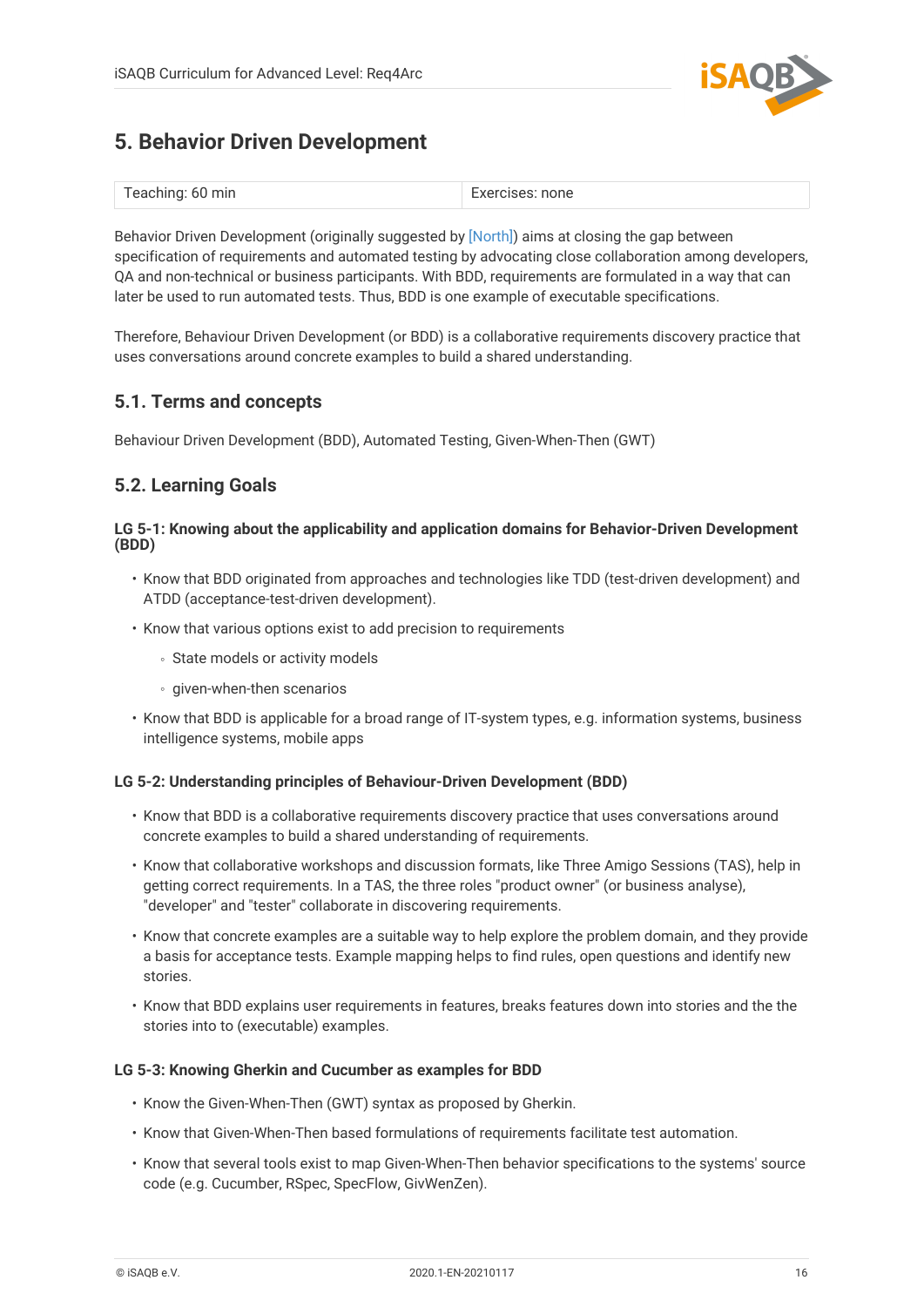

• Optionally know examples of GWT specifications with the appropriate glue code for automatic execution.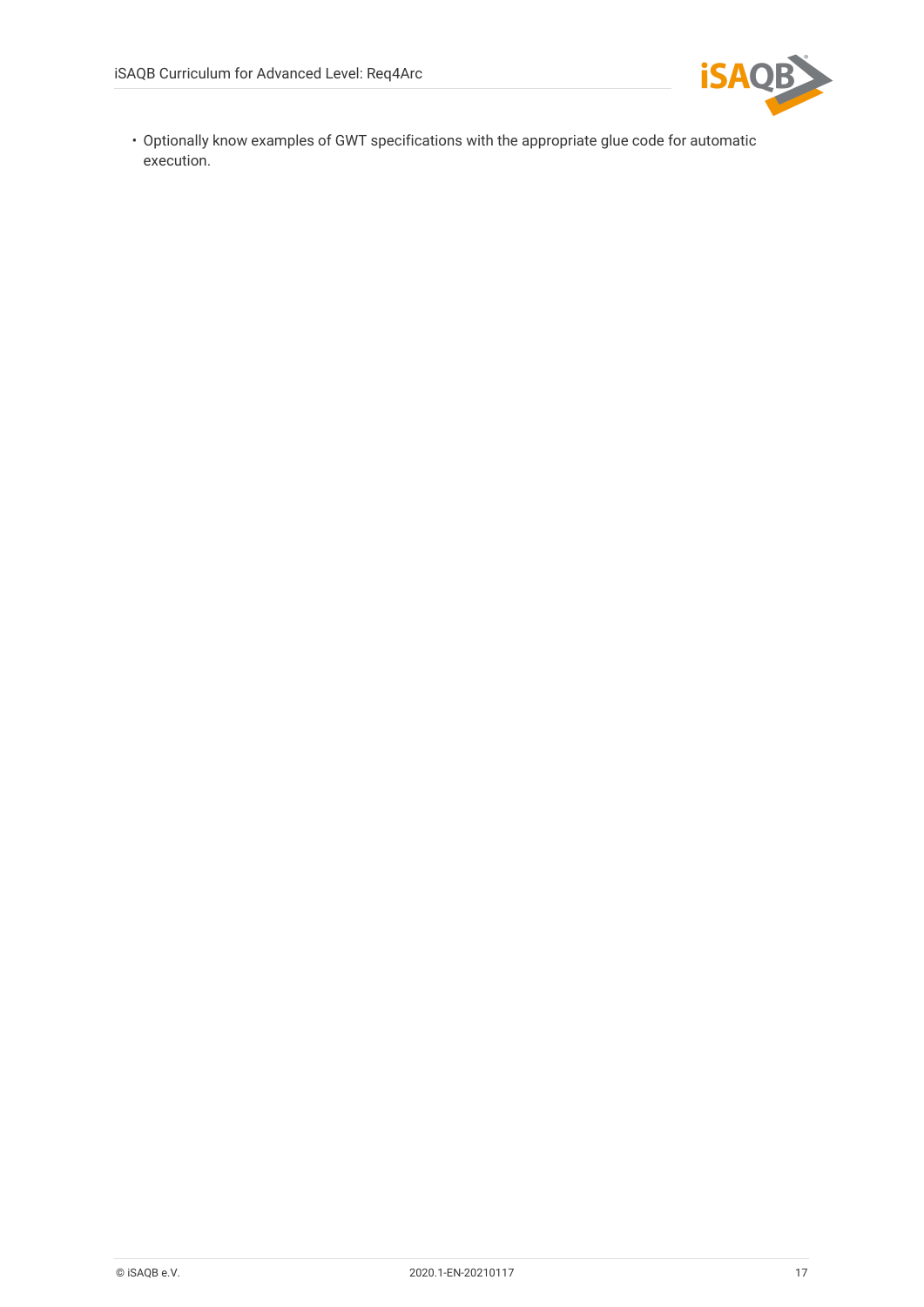

# <span id="page-20-0"></span>**6. Prioritization of Requirements**

| Teaching: 45 min | Exercises: 30 min |
|------------------|-------------------|
|------------------|-------------------|

Iterative and incremental development strives for implementing those requirements first that deliver high business value. In order to do that architects should make sure that requirements are ordered by business value. This allows to concentrate on the ones with highest business value and postpone the refinement of others until later. But architects should be aware that business value can have a lot of different meanings to different stakeholders. This section discusses different kinds of value.

The other prerequisite for implementing some requirements earlier than others is to have estimates in order to determine how long it will take to implement the requirements and get indicators on where maybe more requirements work is necessary.

# <span id="page-20-1"></span>**6.1. Terms and concepts**

Business value, risk, ranking, prioritization, affinity estimation, wall estimation, story points, WSJF, MoSCoW-prioritization

# <span id="page-20-2"></span>**6.2. Learning Goals**

### <span id="page-20-3"></span>**LG 6-1: Understanding different kinds of business value**

- Understand that different stakeholders may see different value in requirements. Some of them may be interested in short turn revenue, others in improvement of customer satisfaction, or quick time-tomarket. Others might want to reduce the risk for the rest of the development, or create a platform for longer term cost savings.
- Know different methods for expressing value, e.g. MoSCoW-prioritization, defined ranges of values, linear sorting of all requirements, weighted factor methods, cost of delay, …

#### <span id="page-20-4"></span>**LG 6-2: Ordering requirements by business value**

- Know different strategies for ordering and prioritization, e.g. weighted shortest job first (WSJF), defer risk, risk-first …
- Know how to handle dependencies between requirements when ordering requirements
- Know mechanism to split requirements in order to avoid dependencies

#### <span id="page-20-5"></span>**LG 6-3: Estimating requirements**

- Understand the need for estimating requirements, also as an indicator to potentially refine and decompose larger requirements when they cannot be estimated well enough yet.
- Understand the difference between absolute estimates (in person days, costs, …) versus relative estimates (e.g. story points)
- Know advantages and disadvantages of absolute and relative estimates
- Know some relative estimation techniques like T-Shirt-sizing, Planning Poker (with Fibonacci values)
- Know different estimation techniques, e.g. function points, story points, affinity estimation, wall estimation, etc.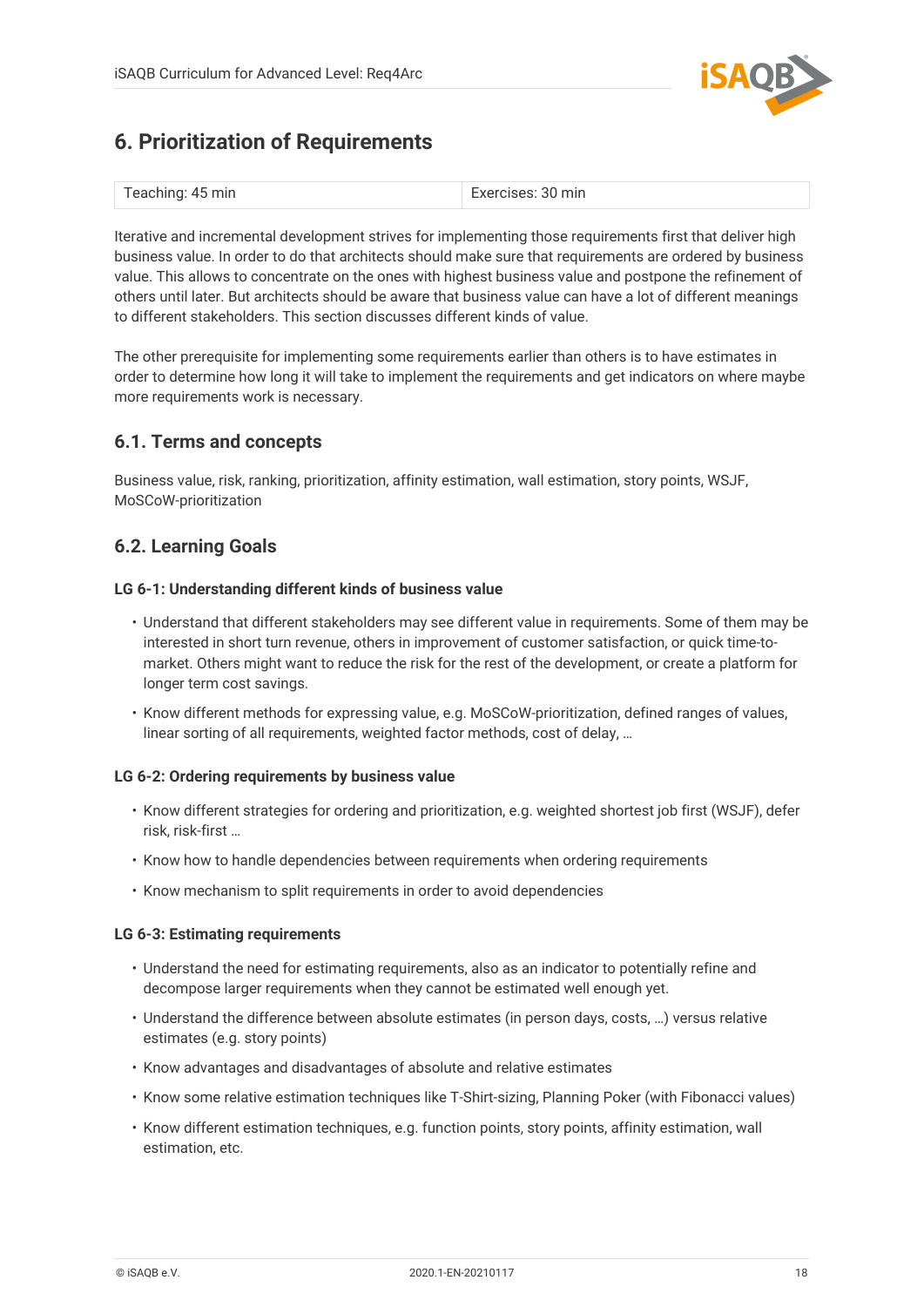

# <span id="page-21-0"></span>**7. REQ-ARCH development process**

| Teaching: 75 min | Exercises: none |
|------------------|-----------------|
|------------------|-----------------|

In contrast to the waterfall model with explicit phases for requirements engineering and system/software architecture development all modern methods strive for a very close cooperation between architects and any role that is responsible for requirements engineering. Examples for such processes include design thinking ([\[Gerstbach-16\]](#page-27-5)), lean startup ([\[Ries-11\]](#page-28-3)), design sprints ([\[Banfield-16\]](#page-27-6)) and many of the scaling frameworks in the agile world.

Architects should also understand different ways to capture and document requirements, from managing a product backlog to creating requirements documents - and the relationship of such requirements documents to architecture documentation.

# <span id="page-21-1"></span>**7.1. Terms and concepts**

Design Thinking, Design Sprint, Lean Startup, Requirements Documentation, Traceability

# <span id="page-21-2"></span>**7.2. Learning Goals**

## <span id="page-21-3"></span>**LG 7-1: Understand the cooperation between architects and other roles concerning requirements**

- Understand that iterative system development includes all roles involved in the development process
- Know that architects constantly interact with business analysts and requirements persons, as well as developers and testers

## <span id="page-21-4"></span>**LG 7-2: Know cooperative approaches to product development**

- Know the basic ideas of cooperative approaches like *Discover to Deliver* [\[Gottesdiener-12\],](#page-27-7) Design Thinking [\[Gerstbach-16\],](#page-27-5) Lean Startup [\[Ries-11\]](#page-28-3), Design Sprints [Banfield]
- Understand how such iterative approaches can be scaled to larger systems, that involve more than one development team, potentially geographically distributed.

## <span id="page-21-5"></span>**LG 7-3: Understand requirements documentation**

- Know that in more formal situations written requirements specifications are essential
- Know that oral communication (*talking and discussing*) is often more effective than writing
- Understand the balance between writing and talking (requirements specification versus story cards)

## <span id="page-21-6"></span>**LG 7-4: Understand traceability from requirements to other artifacts**

- Know what requirements *tracing* to architecture, source code, test, technical documentation means
- Understand that requirements tracing is time-consuming and requires appropriate tool support
- Understand that requirements tracing is sometimes mandatory, e.g. for safety-critical systems.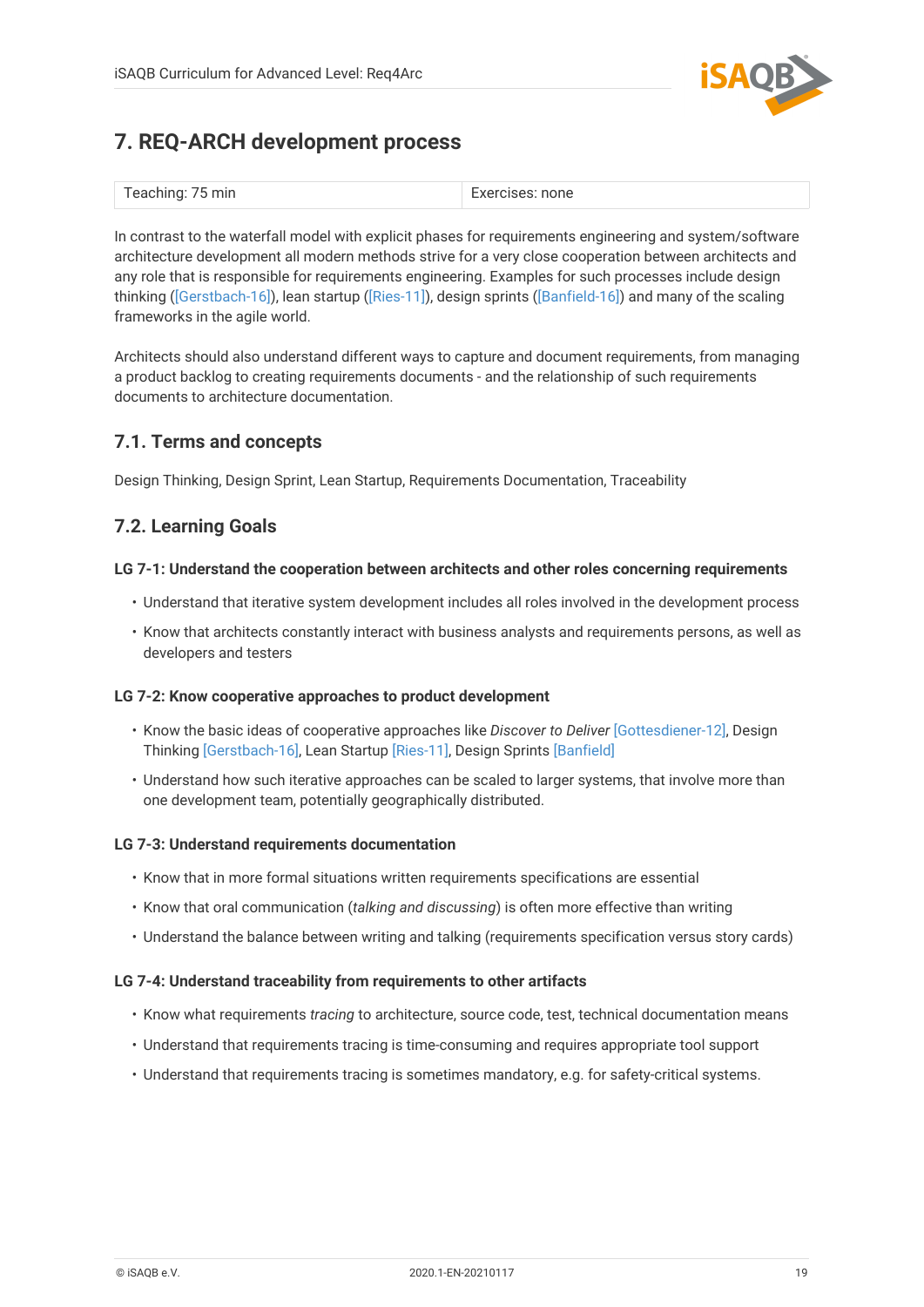

# <span id="page-22-0"></span>**8. Tools for Requirements Engineering**

| Teaching: 60 min | Exercises: none |
|------------------|-----------------|
|------------------|-----------------|

In order to capture and communicate requirements teams can use different tools, from very informal cards on the wall to very sophisticated requirements management tools. This section gives an overview of how to physically handle requirements documentation. It is not intended to go into details of any of these tools.

# <span id="page-22-1"></span>**8.1. Learning Goals**

## **LG 8-1: Categories of suitable tools**

Know different kinds of requirements tools (cards, wikis, modeling tools, issue-trackers, etc.)

## **LG 8-2: Advantages and disadvantages of tool categories**

- Know heuristics when to use which kind of tool for which kind of system
- Understand the strengths and weaknesses of different tool categories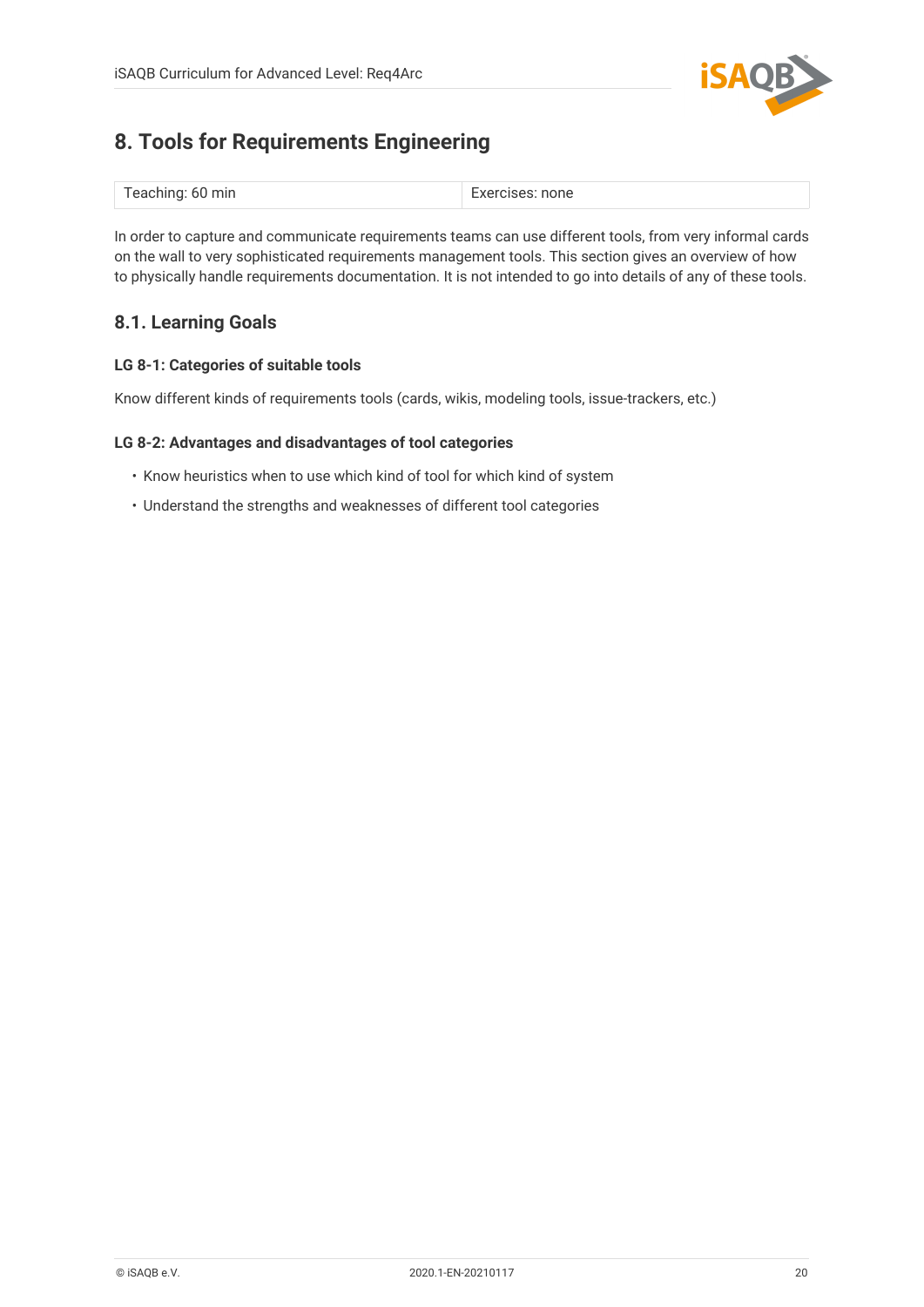

# <span id="page-23-0"></span>**9. Example**

| Teaching: 75 min<br><b>Expressionation</b><br>Exercises: none |
|---------------------------------------------------------------|
|---------------------------------------------------------------|

Within each licensed training there must be at least one example of well written architecturally significant requirements presented, discussed and evaluated.

The example may differ for each training provider or depend on the interest of the participants. Therefore, details for the example are not specified by iSAQB.

# <span id="page-23-1"></span>**9.1. Learning Goals**

## **LG 9-1: Know examples of well-articulated requirements of various categories**

**LG 9-2: Know (counter-)examples, like ambiguous, inconsistent and contradicting requirements of various categories**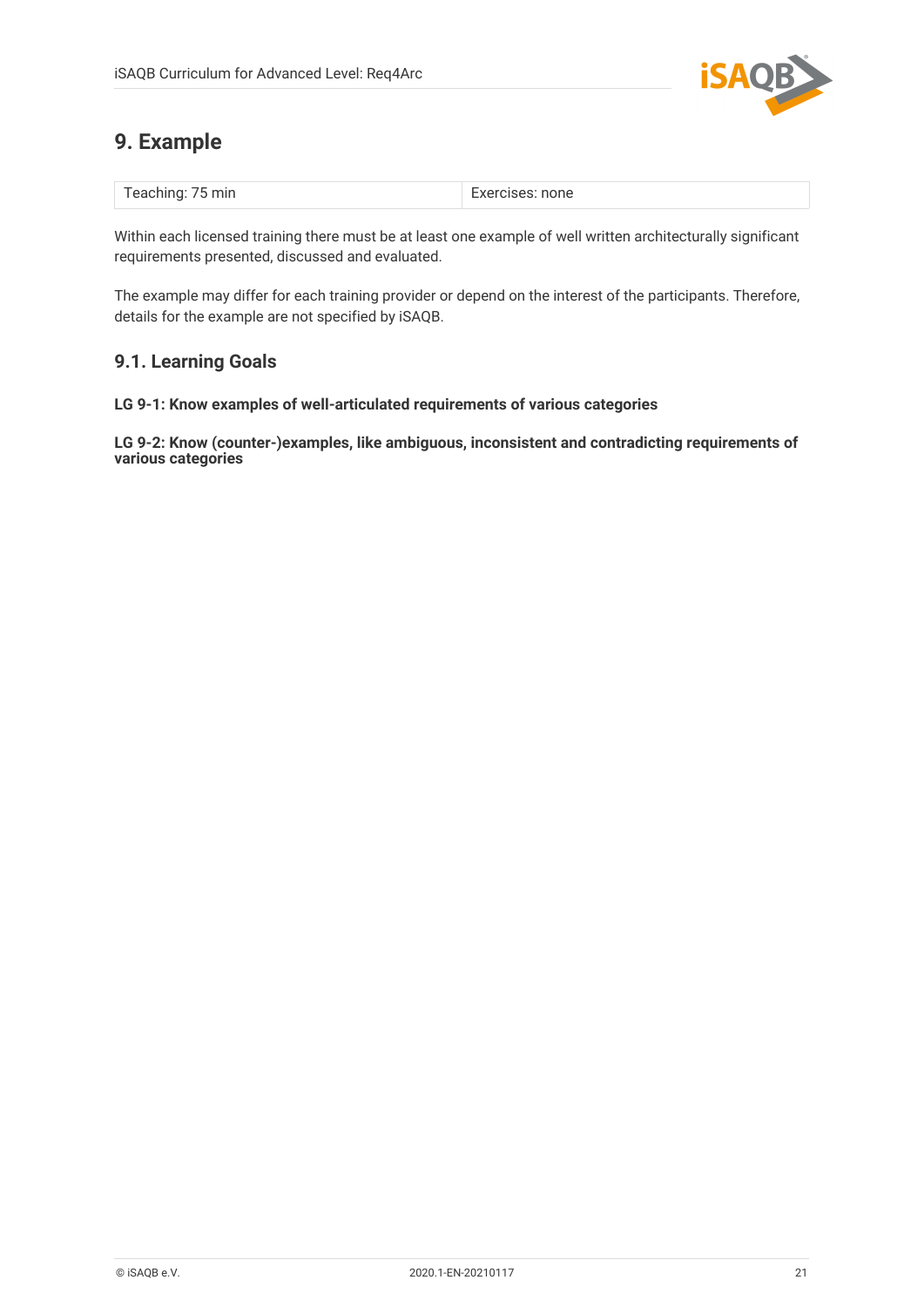

# <span id="page-24-0"></span>**Glossary**

## **Acceptance Criteria**

(adapted from IREB): A set of conditions (typically associated with a requirement) that must be fulfilled by any implementation. Such conditions may be, for example, expected outcomes for sample input data or expected speed or volume to be achieved.

## **Agile Requirements Engineering**

(adapted from IREB): a cooperative, iterative and incremental approach with four goals:

- 1. knowing the relevant requirements at an appropriate level of detail (at any time during system development),
- 2. achieving sufficient agreement about the requirements among the relevant stakeholders,
- 3. capturing (and documenting) the requirements according to the constraints of the organization,
- 4. performing all requirements related activities according to the principles of the agile manifesto.

## **ASR**

*Architecturally Significant Requirements* are the subset of requirements that have a strong impact on architectural decisions (those requirements that especially shape or influence architectural decisions.)

## **ATDD**

*Acceptance Test Driven Development*

#### **BDD**

(*Behavior Driven Development*) An agile software development process that encourages collaboration among developers, QA and non-technical or business participants in a software project. It encourages teams to use conversation and concrete examples to formalize a shared understanding of how the application should behave, resulting in *executable specifications*, e.g. in → Gherkin syntax.

## **Business Goal**

A desired state of affairs (that a stakeholder wants to achieve). Goals describe intentions of stakeholders. They may conflict with one another.

#### **Constraint**

A requirement that limits the solution space beyond what is necessary for meeting the given functional requirements and quality requirements.

## **Definition of Ready**

(DoR) (adapted from IREB): a set of criteria that a requirement must meet prior to being accepted into an upcoming iteration.

#### **Epic**

(adapted from IREB): A high-level, abstract description of a stakeholder need which has to be addressed in the product being developed. Epics are typically larger than what can be implemented in a single iteration.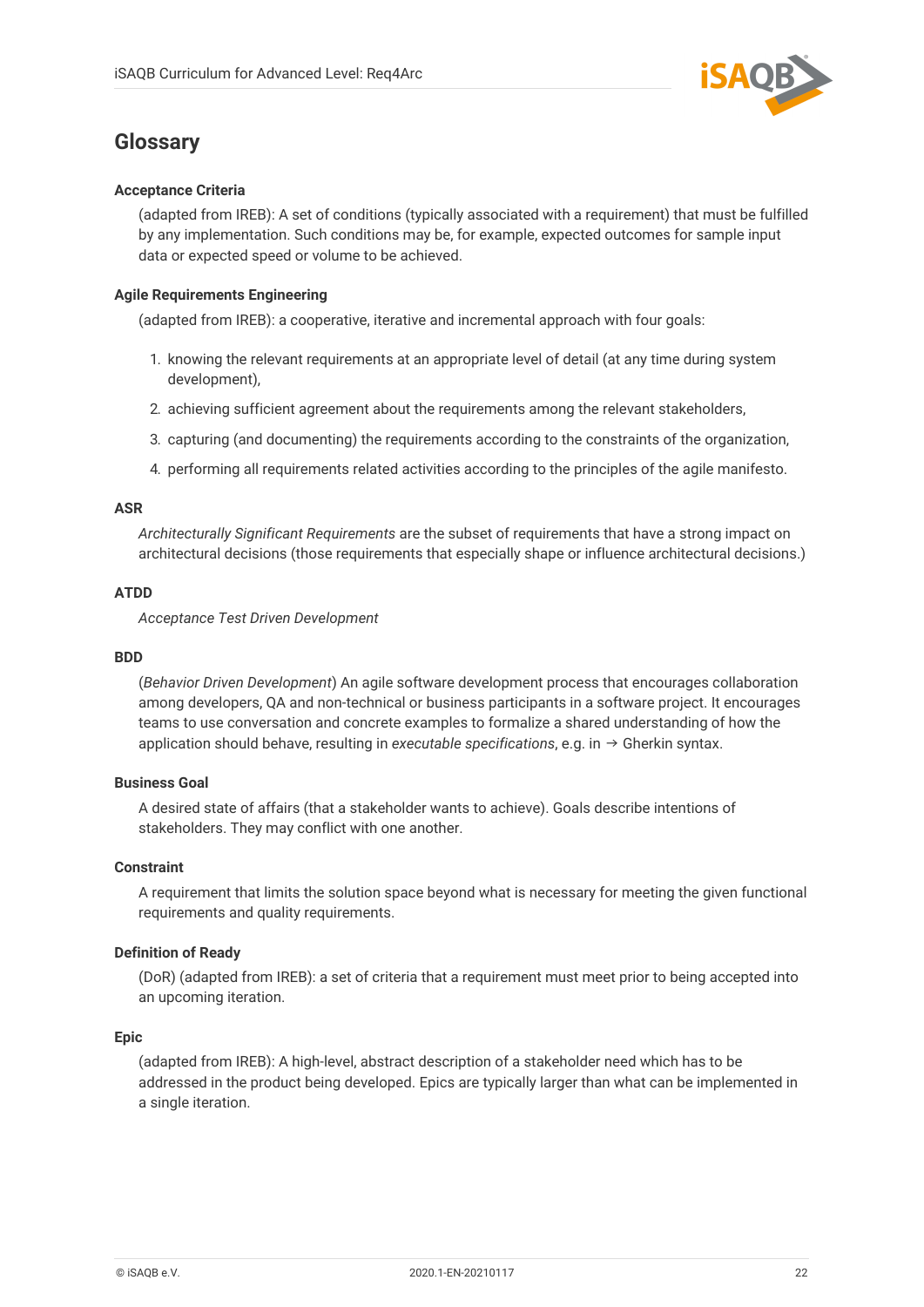

#### **Feature**

A service that fulfills a stakeholder need. Each feature includes a benefit hypothesis and acceptance criteria.

#### **Functional Requirements**

A requirement concerning a result of behavior that shall be provided by a function of a system (or of a component or service).

#### **Gherkin**

Domain-specific language for writing →BDD scenarios in →GWT syntax.

#### **Goals**

 $\rightarrow$  Business Goal.

#### **GWT**

*Given, When, Then*: Semi-structured way to write down test cases or behavior specifications. It was invented by Dan North as part of  $→$ BDD (behavior-driven development).

#### **Non-functional Requirement**

(NFA)  $A \rightarrow$  quality requirement or a constraint.

#### **PAM**

The acronym for *Purpose, Advantage, Metric* helps to concentrate on important aspects when writing vision or business goal statements

#### **Quality Requirement**

A requirement that pertains to a quality concern that is not covered by functional requirements.

#### **Scenario**

- 1. A description of a potential sequence of events that lead to a desired (or unwanted) result.
- 2. An ordered sequence of interactions between partners, in particular between a system and external actors.

#### **Scope**

The range of things that can be shaped and designed when developing a system.

#### **SMART**

(acronym for *Specific, Measurable, Achievable, Realistic, and Timely.*) A SMART goal helps with setting and specifying goals. A SMART goal incorporates all of these criteria to help focus efforts, therefore increasing the chances of achieving that goal.

#### **Stakeholders**

A person or organization that has a (direct or indirect) influence on a system's requirements. Indirect influence also includes situations where a person or organization is impacted by the system.

### **(User) Story**

A description of a need from a user's perspective together with the expected benefit when this need is satisfied. User stories are typically written in natural language using a given phrase template.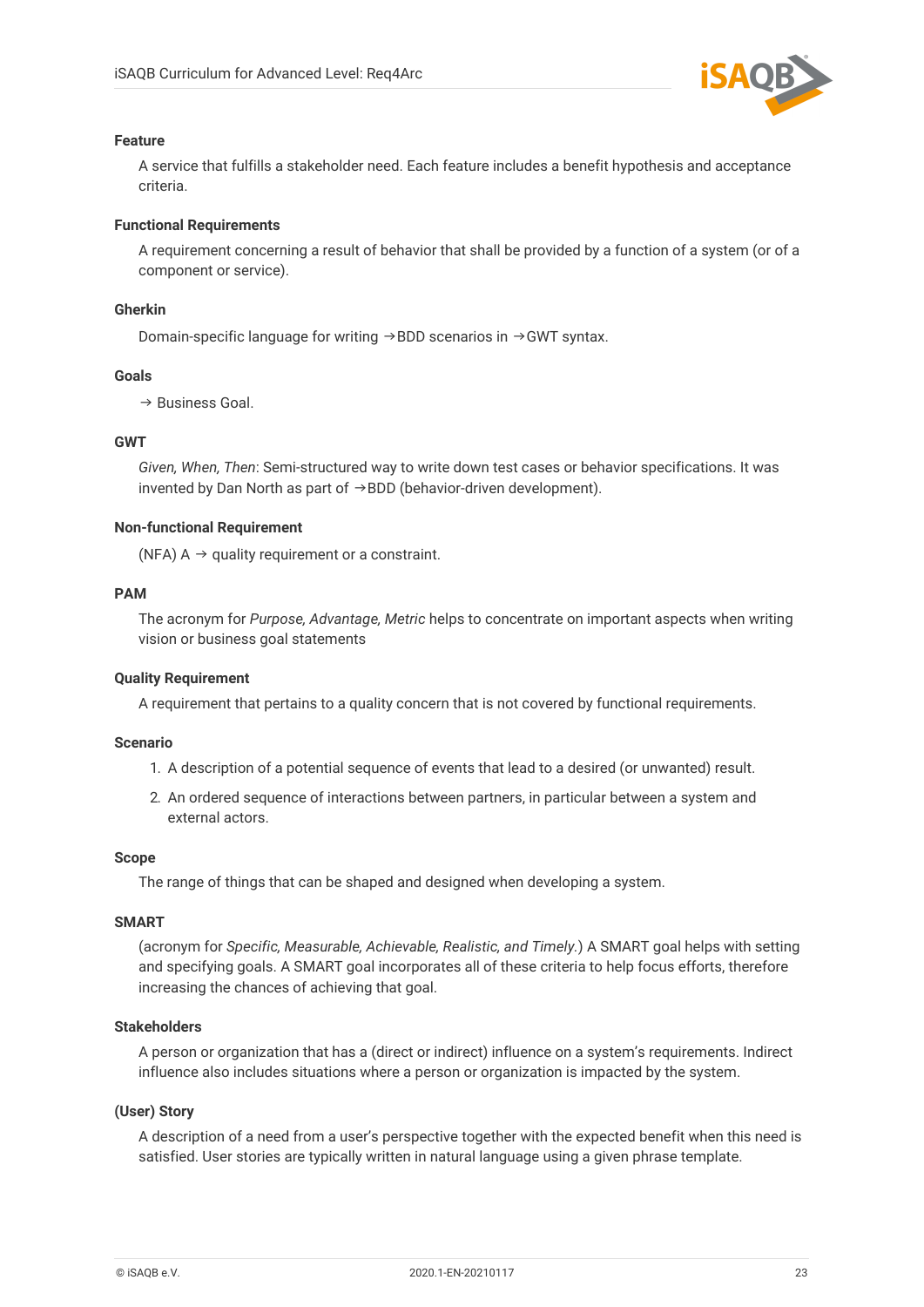

## **Use Case**

A description of the interactions possible between actors and a system that, when executed, provide added value.

Use cases specify a system from a user's (or other external actor's) perspective: every use case describes some functionality that the system must provide for the actors involved in the use case.

## **Vision**

The Vision is a description of the future state of the Solution under development. It reflects Customer and stakeholder needs, as well as the Feature and Capabilities, proposed to meet those needs.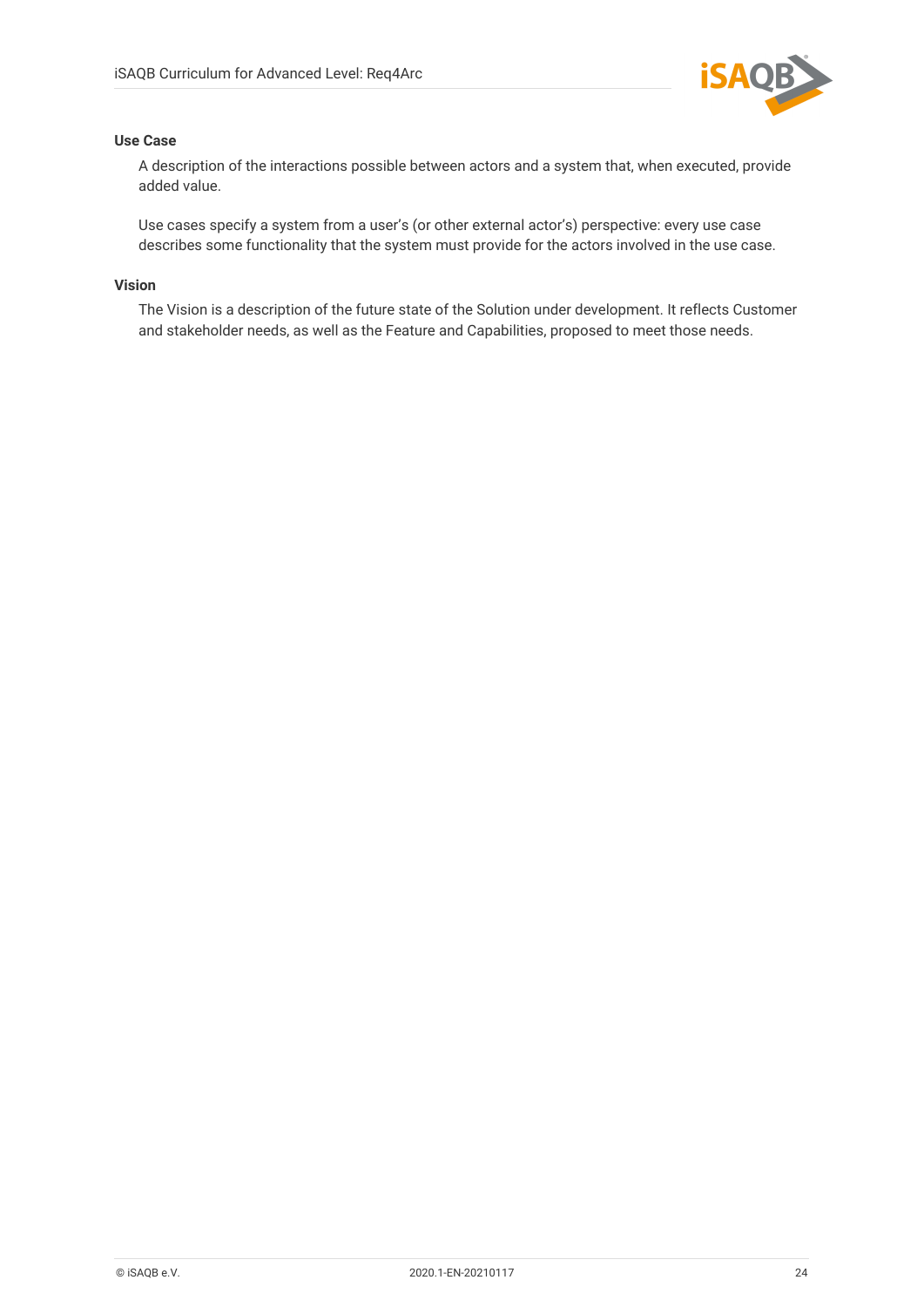

# <span id="page-27-0"></span>**Bibliography**

This section contains references relevant for the curriculum and/or requirements engineering in general.

A

- [Adzic-2011] Adzic, Goyko: Specification by Example. Manning, 2011. More info: [https://gojko.net/](https://gojko.net/books/specification-by-example/) [books/specification-by-example/](https://gojko.net/books/specification-by-example/)
- <span id="page-27-1"></span>■ [Adzic-2014] Adzic, Goyko: 50 Quick Ideas to Improve Your User Stories.
- <span id="page-27-4"></span>▪ [ATAM] Kazman, Rick: ATAM Method for Architecture Evaluation, (*Architecture Tradeoff Analysis Method*), SEI Technical Report, <https://resources.sei.cmu.edu/library/asset-view.cfm?assetid=5177>

B

<span id="page-27-6"></span>▪ [Banfield-16] Banfield, Richard: Design sprint: a practical guidebook for building great digital products, O'Reilly, 2016

C

▪ [Clegg-94] Dai Clegg and Richard Barker (1994). Case Method Fast-Track: A RAD Approach. Addison-Wesley.

G

- <span id="page-27-5"></span>▪ [Gerstbach-16] Gerstbach, Ingrid: Design Thinking im Unternehmen: Ein Workbook für die Einführung von Design Thinking, GABAL Verlag, 2016 (in German)
- <span id="page-27-7"></span>▪ [Gottesdiener-12] Gottesdiener, Ellen: Discover to Deliver: Agile Product Planning and Analysis, EGB Consulting, 2012

H

- **EXTERGHM THE THANGH THANG** IT-Requirements in a Lean and Agile IT-Requirements in a Lean and Agile World. Self-published,<https://leanpub.com/lean-requirements-user-stories-agile>
- <span id="page-27-3"></span>▪ [Hruschka-19] Hruschka, Peter: Business Analysis und Requirements Engineering, Hanser Verlag, 2nd Edition 2019 (in German)

I

- [IREB] IREB: Handbook Advanced Module "RE@Agile", online: [https://www.ireb.org/de/downloads/](https://www.ireb.org/de/downloads/tag:advanced-level-re-agile) [tag:advanced-level-re-agile](https://www.ireb.org/de/downloads/tag:advanced-level-re-agile)
- [iSAQB-Foundation] iSAQB Foundation Level Curriculum: [https://isaqb-org.github.io/curriculum](https://isaqb-org.github.io/curriculum-foundation/)[foundation/](https://isaqb-org.github.io/curriculum-foundation/)
- [ISO-25010] ISO-25010: Standard for Systems and software Quality Requirements and Evaluation (SQuaRE), defining a generic model for software quality. <https://www.iso.org/standard/35733.html>

J

<span id="page-27-2"></span>▪ [Jacobson+2011] Dr. Ivar JacobsonIan SpenceKurt Bittner: Use-Case 2.0: The Guide to Succeeding with Use-Cases. Online:<https://www.ivarjacobson.com/publications/white-papers/use-case-ebook>